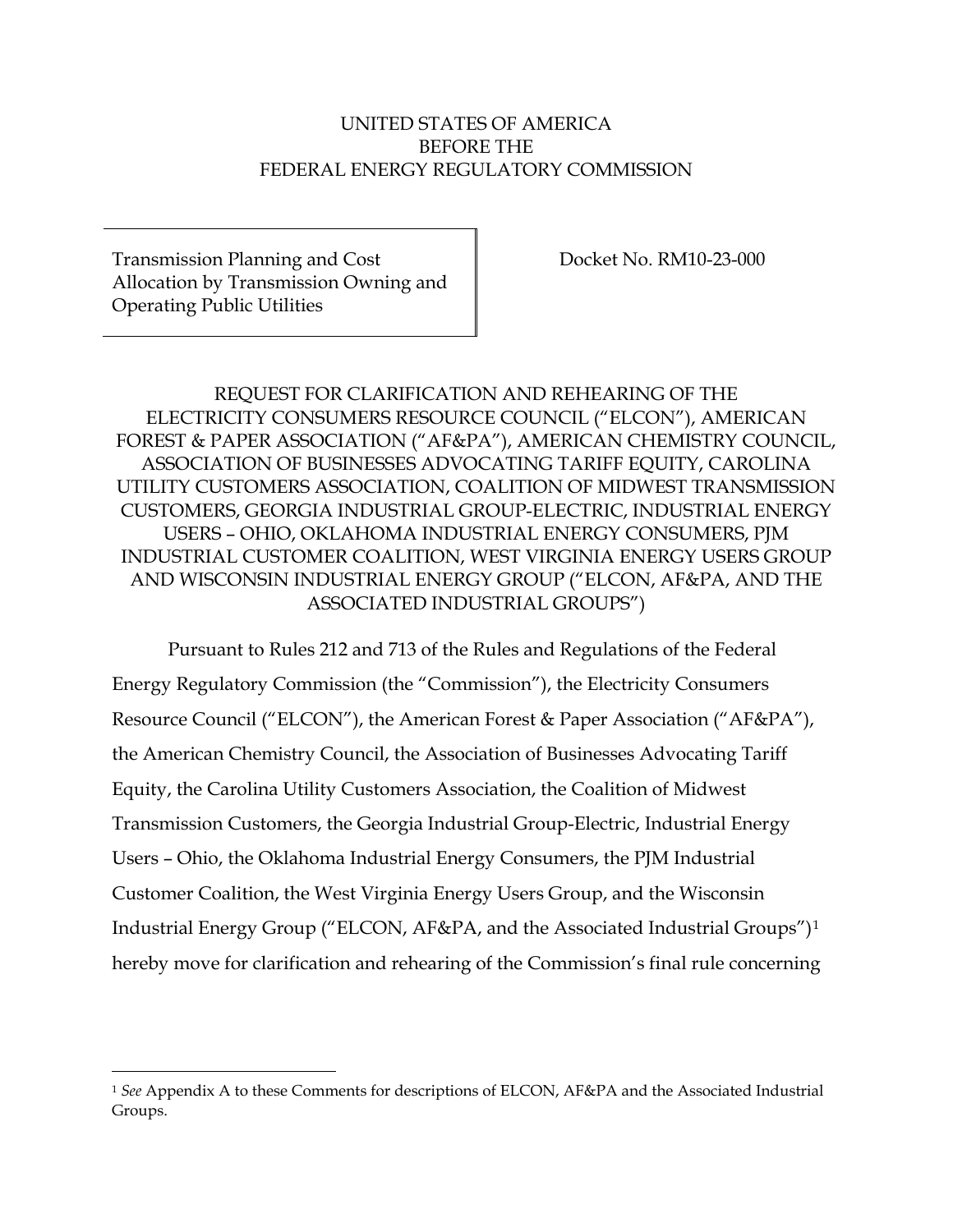Transmission Planning and Cost Allocation by Transmission Owning and Operating Public Utilities ("Order No. 1000").[2](#page-1-0)

### STATEMENT OF ISSUES

Although the rejection of a rebuttable presumption that the costs of high voltage facilities operating at 345 kV and above should be allocated widely across a transmission planning region<sup>3</sup> represents an improvement over the proposed rule, ELCON, AF&PA, and the Associated Industrial Groups believe that, in several important respects, Order No. 1000 is inconsistent with the Federal Power Act, is unsupported by the administrative record before the Commission, and does not represent sound policy. In many cases, Order No. 1000 defers to future outcomes from regional transmission planning processes, without establishing sufficient criteria or guidance to ensure that the results of those processes represent just and reasonable ratemaking. Accordingly, ELCON, AF&PA, and the Associated Industrial Groups urge the Commission to grant rehearing and to address the following, higher priority flaws of Order No. 1000.

- 1. Notwithstanding extensive comments on the proposed rule by ELCON, AF&PA, and the Associated Industrial Groups and numerous other participants in this proceeding, Order No. 1000 still countenances broad socialization of costs in a manner inconsistent with long-recognized ratemaking concepts under the Federal Power Act. Rehearing is necessary to bring the final rule fully in line with cost causation and beneficiary pays principles.
- 2. Order No. 1000 grants broad discretion to transmission planning authorities to introduce state "public policy" considerations into the transmission planning process, without sufficient guidance or adequate means of review. These

<span id="page-1-0"></span> <sup>2</sup> *Transmission Planning and Cost Allocation by Transmission Owning and Operating Public Utilities*, Order No. 1000, 136 FERC ¶ 61,051 (July 21, 2011).

<span id="page-1-1"></span><sup>3</sup> Order No. 1000, ¶ 713.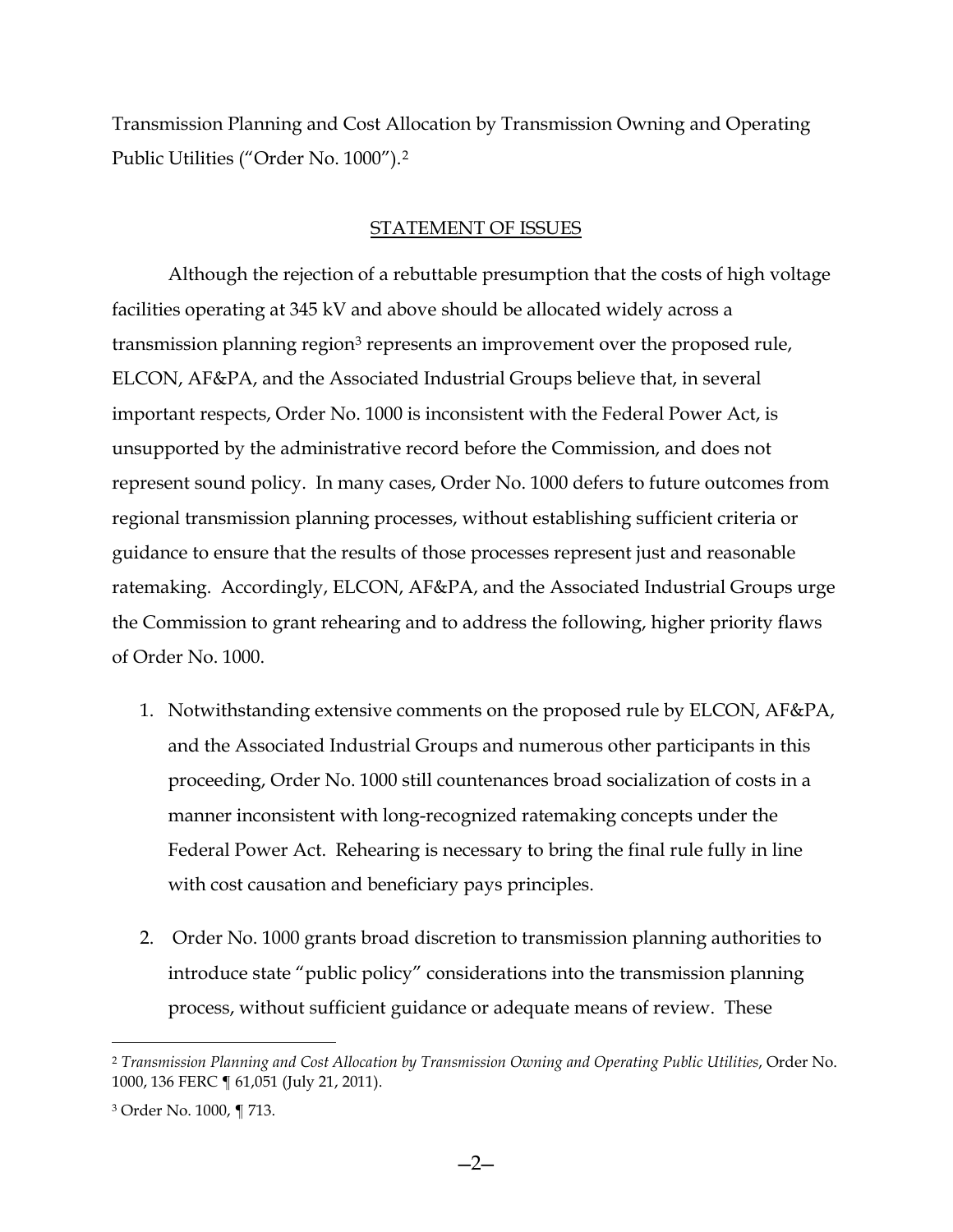considerations are so discretionary as to create a high likelihood of abuse and arbitrary results. Order No. 1000 does not provide sufficient guidance as to when policies not located in specific legal requirements are to be incorporated or how in practice disparate state policies are to be reconciled.

- 3. Unduly deferring to the regional transmission processes, Order No. 1000 fails to substantively address comments that the costs of new transmission occasioned by low capacity factor resources such as wind energy should be allocated on a capacity basis.
- 4. Order No. 1000 improperly rejects participant funding as an outcome of the regional transmission planning processes, based on the untenable standard that it could be considered only if commenters on the proposed rule had established that it was "uniquely the cost allocation method that most closely follows 'but for' cost allocation principles."[4](#page-2-0)

The disparate approaches to these issues illustrate the arbitrary nature of Order No. 1000. In those cases where the Commission as a policy matter wished to promote certain outcomes – authorizing postage stamp rates, rejecting participant funding, or mandating the reflection of certain state policies – Order No. 1000 did not hesitate to constrain the regional transmission planning processes. Respecting other issues such as capacity allocation that also are significant to just and reasonable rates, Order No. 1000 simply refers back to regional transmission planning. Order No. 1000 should be revised on rehearing to establish a consistent set of criteria mandating adherence to traditional Federal Power Act principles, rather than sending mixed signals that appear to require regional transmission planners to read the tea leaves as to what might ultimately be acceptable to the Commission on a policy basis.

<span id="page-2-0"></span> <sup>4</sup> Order No. 1000, ¶ 726.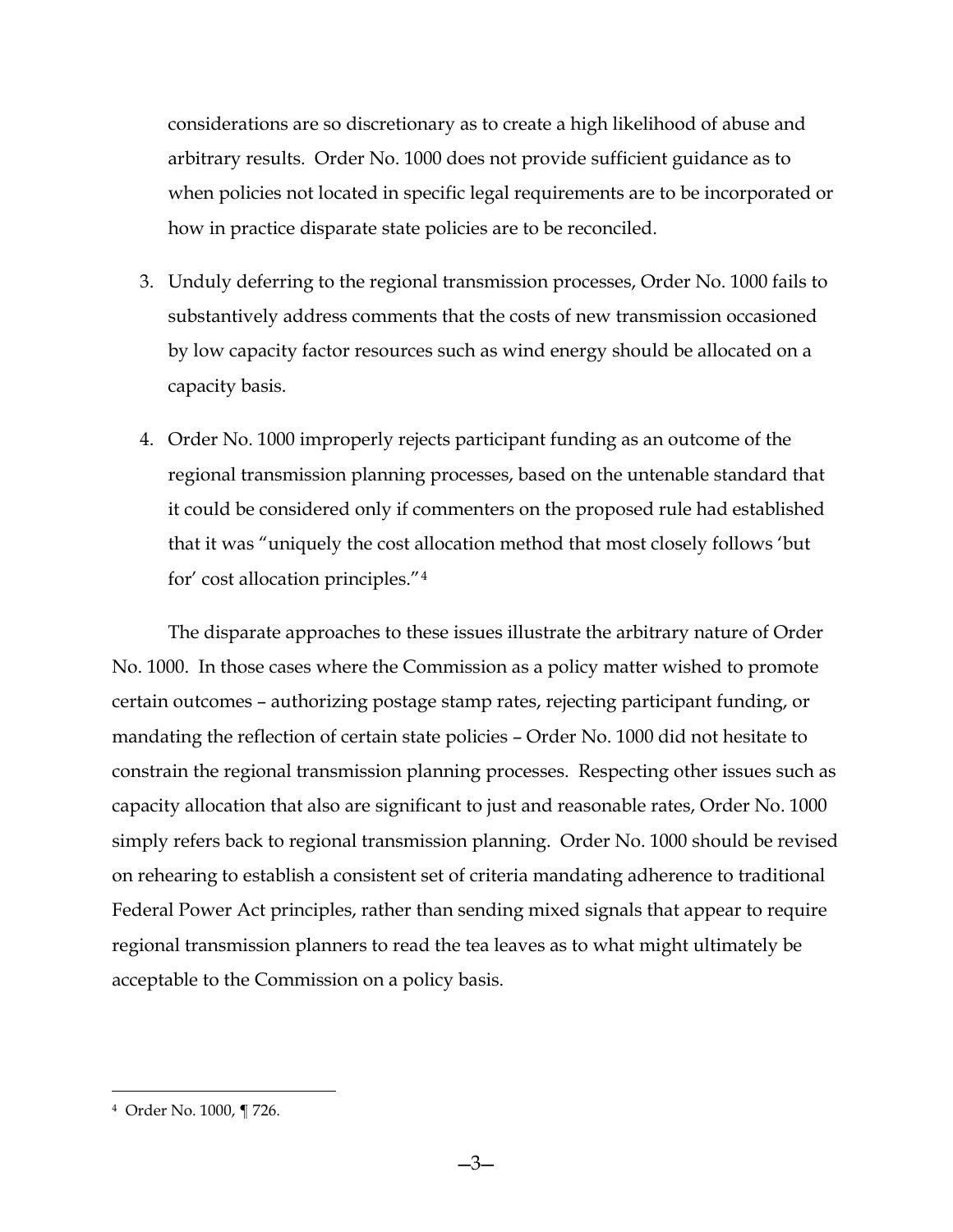### REQUEST FOR REHEARING

### **I. Order No. 1000 Is Inconsistent With "Cost Causation" Principles**

Order No. 1000 declares that "by establishing the six principles for regional and interregional cost allocation, the Commission is not attempting to supersede the cost causation principle."[5](#page-3-0) Unfortunately, in practice Order No. 1000 deviates substantially from well established cost causation principles. Indeed, in the same section of Order No. 1000 in which the Commission claims the final rule does not supersede the cost causation principle, the Commission declined to make a finding that a "postage stamp" rate allocation at the regional or interregional level would be contrary to cost causation principles:

If public utility transmission providers in a region, in consultation with their stakeholders, agree to such a method, and it is demonstrated to be consistent with the cost allocation principles and is supported with an appropriate assessment of benefits, then such an allocation may be submitted to the Commission on compliance, and the Commission will determine then whether the method meets its requirements. [6](#page-3-1)

Order No. 1000's approach to postage stamp rate allocation for regional or interregional projects is inconsistent with the claim that Order No. 1000 does not "supersede the cost causation principle." When used at the regional or interregional level, postage stamp rate allocation is simply a form of cost socialization, and is inconsistent with cost causation principles.[7](#page-3-2)

ELCON, AF&PA, and the Associated Industrial Groups believe that transmission resources should be developed in the most cost efficient manner, and this requires a cost allocation method that sends appropriate price signals for efficient siting decisions. Cost socialization, such as a postage stamp rate allocation, would mask and distort

<span id="page-3-0"></span> <sup>5</sup> Order No. 1000, ¶ 749.

<span id="page-3-1"></span><sup>6</sup> Order No. 1000, ¶ 748.

<span id="page-3-2"></span><sup>7</sup> ELCON, AF&PA, and the Associated Industrial Groups recognize that postage stamp rate allocation is often appropriate for local transmission networks. However, at the regional or interregional level postage stamp rate allocation is rarely appropriate based on cost causation principles.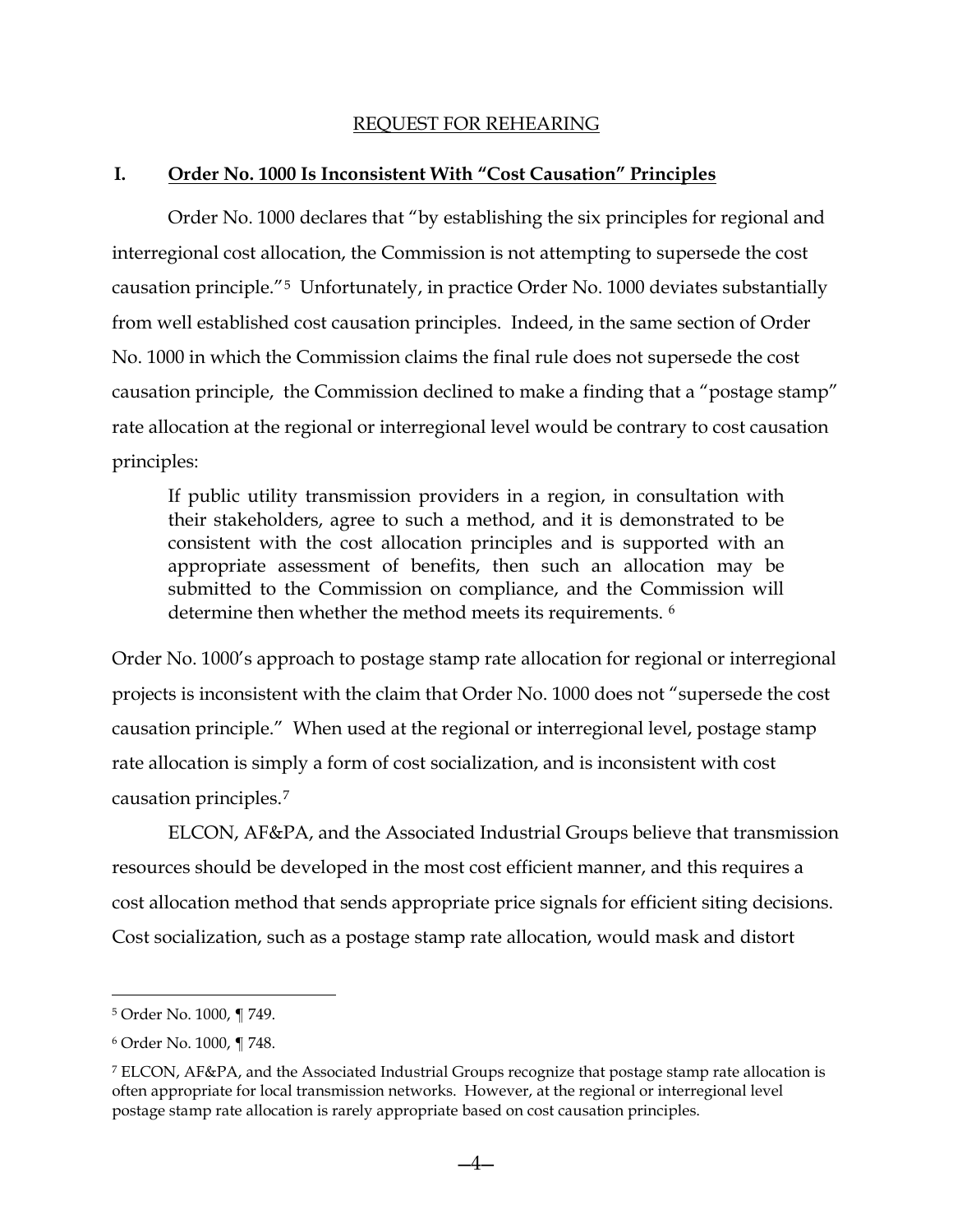price signals and, as a result, lead to poor resource selection and siting decisions – as well as rates that are not "just and reasonable." Courts have developed foundational principles to guide the allocation of the costs of transmission investment centering on the basic principle that the beneficiaries of a service are to pay for it. These cases, going back over seventy years, have reaffirmed time and again that a pricing scheme will not pass muster if it subjects ratepayers to costs for facilities from which they derive no benefits, or benefits that are insufficient in relation to the costs sought to be shifted to the ratepayers.

The line of "cost causation" cases traces its origin to *Colorado Interstate Gas Co. v. Federal Power Commission,* a seminal 1945 Supreme Court decision, which stated that "[t]he problem [to be addressed by a rate case] is to allocate to each class of the business its fair share of the costs."[8](#page-4-0) The *Colorado Interstate Gas* principles subsequently were elucidated in a series of D.C. Circuit cases, including *Algonquin Gas Transmission Co. v. FERC,*[9](#page-4-1) *Complex Consolidated Edison Co. of New York v. FERC*[10](#page-4-2) and *Transcontinental Gas Pipe Line Corp. v. FERC.*<sup>[11](#page-4-3)</sup> In all three cases, the court required FERC to "outline[] with reasonable particularity the system-wide benefits which each new facility produces" to justify rolled-in pricing – a form of cost socialization.[12](#page-4-4) Under these cases, there must be substantial and specific benefits to the system as a whole for just and reasonable rates to

<span id="page-4-0"></span> <sup>8</sup> 324 U.S. 581, 588 (1945).

<span id="page-4-1"></span><sup>9</sup> 948 F.2d 1305 (D.C. Cir. 1991).

<span id="page-4-2"></span><sup>10</sup> 165 F.3d 992 (D.C. Cir. 1999).

<span id="page-4-3"></span><sup>11</sup> 518 F.3d 916 (D.C. Cir. 2008).

<span id="page-4-4"></span><sup>12</sup> *Algonquin*, 948 F.3d at 1313, 1315 (this is not a theoretical exercise, but a question of fact dependent on "the impact the order would actually have on ultimate consumers"). *See also, Complex Consol*., 165 F.3d at 998, 1006 (affirming FERC's holding that rolled-in rates were not just and reasonable based on FERC's conclusion that "the alleged system benefits postulated by JMC Power [were] insubstantial"); *Transcontinental*, 518 F.3d at 920 (affirming FERC's order adopting incremental rates where "FERC . . . correctly concluded that existing customers would have . . . subsidized the Cherokee shippers if [the gas company] had been allowed to roll in rates").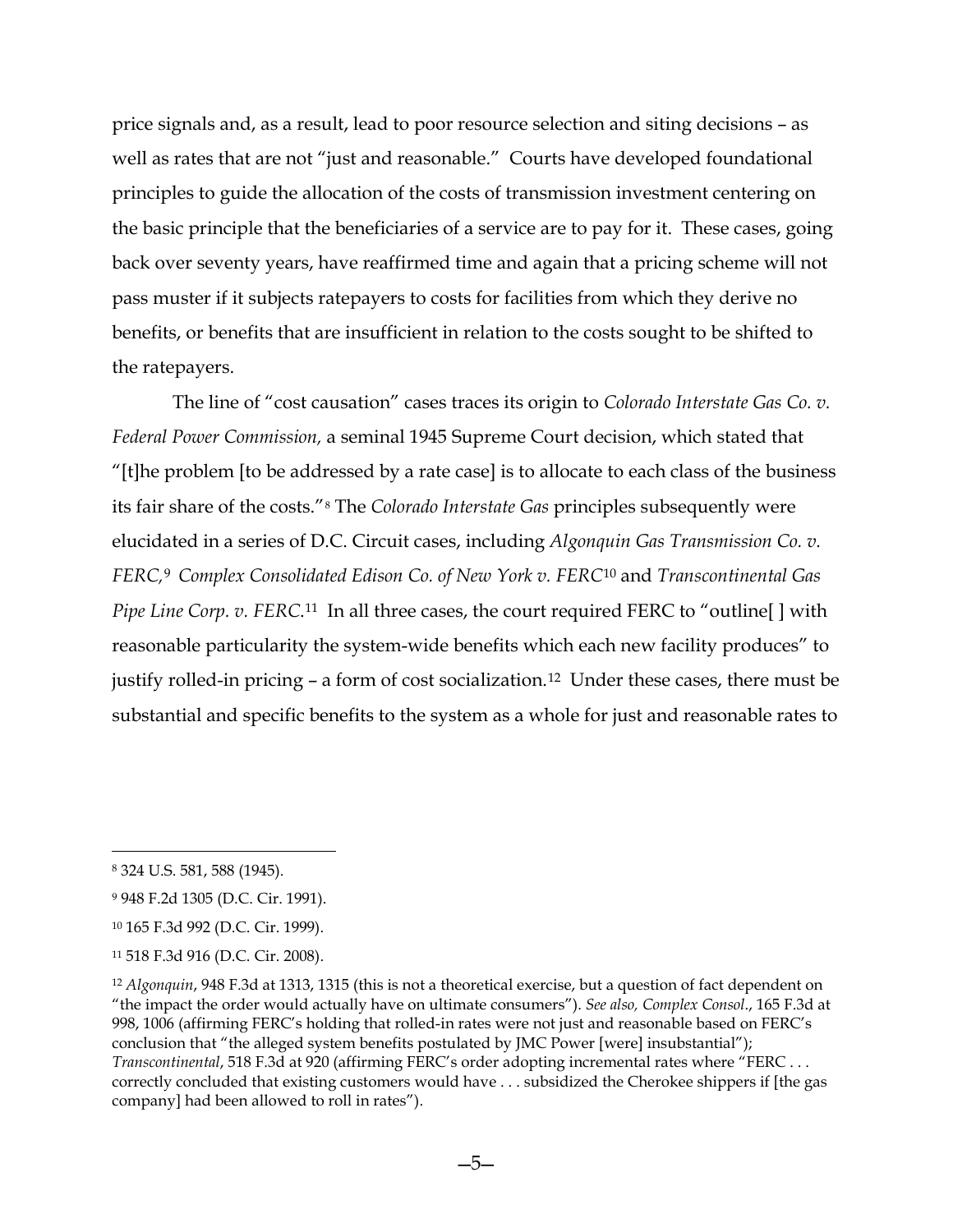widely spread the costs of new facilities; otherwise, those ratepayers that do not benefit subsidize those that do.<sup>[13](#page-5-0)</sup>

The courts consistently have applied the principle of cost causation in subsequent electricity cases. As the D.C. Circuit has explained, although "just and reasonable" provides a "spartan" statutory standard, "FERC and the courts have added flesh to these bare statutory bones, establishing what has become known . . . as the 'costcausation' principle."[14](#page-5-1) The cost causation principle is the "touchstone in any legal analysis of FERC-approved rate schemes," and it requires "that all approved rates reflect to some degree the costs actually caused by the customer who must pay them."[15](#page-5-2) Compliance with the cost causation principle is evaluated "by comparing the costs assessed against a party to the burdens imposed or benefits drawn by that party."[16](#page-5-3)

The D.C. Circuit has described the Commission's cost causation principle as "requir[ing] that all approved rates reflect to some degree the costs actually caused by the customers who must pay them.… Not surprisingly, we evaluate compliance with this unremarkable principle by comparing the costs assessed against a party to the burdens imposed or the benefits drawn by that party."[17](#page-5-4) Although the Commission need not "allocate costs with exacting precision," it may depart from the principle of

<span id="page-5-0"></span> <sup>13</sup> *See, e.g.*, *Transcontinenta*l, 518 F.3d at 921 ("Rolling in the power costs of the Cherokee compressors forced existing Transco customers to subsidize the power costs of compressors they had no need for . . ."), *Algonquin*, 948 F.2d at 1313 ("What we do require, however, is that the Commission, before ordering a roll-in . . . offer more than a conclusionary statement that the existence of system-wide benefits renders it unjust to allocate facilities costs incrementally."); *Complex Consol*., 165 F.3d at 997 ("[T]he weight of the evidence favored the conclusion that the [new] facilities provided neither operational benefits nor additional reliability to Tennessee's system customers.").

<span id="page-5-1"></span><sup>14</sup> *K N Energy, Inc. v. FERC*, 968 F.2d 1295, 1300 (D.C. Cir. 1992).

<span id="page-5-2"></span><sup>15</sup> *Id.; see also Village of Bethany v. FERC*, 276 F.3d 934, 937 (7th Cir. 2002) ("The overriding policy concern in a ratemaking proceeding is to establish rates that require each customer to bear a fair and proportional share of . . . costs.").

<span id="page-5-3"></span><sup>16</sup> *Midwest ISO Transmission Owners v. FERC*, 373 F.3d 1361, 1368-69 (D.C. Cir. 2004).

<span id="page-5-4"></span><sup>17</sup> *Id.* (Citations omitted); *see also, United Distribution Cos. v. FERC*, 88 F.3d 1105, 1188-89 (D.C. Cir. 1996) ("[c]ost causation correlates costs with those customers for whom a service is rendered or a cost is incurred"); and *Cities of Riverside and Colton, California v. FERC*, 765 F.2d 1434, 1439 (9th Cir. 1985).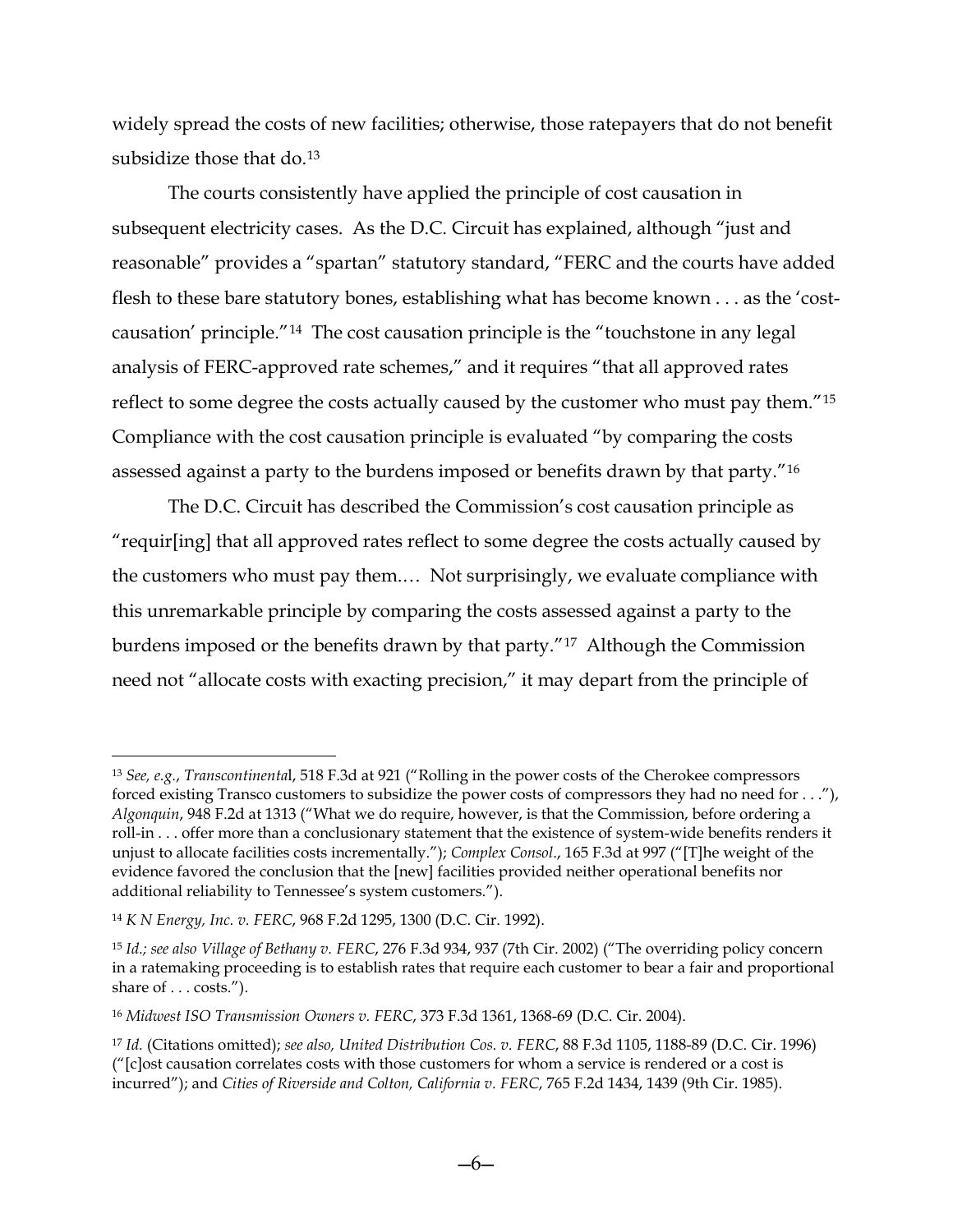cost causation only in extraordinary circumstances and for a limited purpose.[18](#page-6-0) A rate design that results in some ratepayers subsidizing the service of others is *prima facie* inconsistent with cost causation and presumptively invalid.[19](#page-6-1) 

Cost causation principles also govern choice of rate structure.<sup>[20](#page-6-2)</sup> The importance of rate structure as part of the cost causation analysis was emphasized in the Seventh Circuit's decision in *Illinois Commerce Commission v. FERC*.[21](#page-6-3) In that case, the court reversed a Commission decision approving PJM's proposed pricing mechanism for new transmission facilities having a capacity of 500 kV or higher, in part because the Commission had not adequately applied cost causation analysis to justify differential treatment of lines with capacity above 500 kV.

The Commission has described its "long standing policy" on utility cost allocation in these words: "Properly designed rates should produce revenues from each class of customers which match, as closely as practicable, the cost to serve each class or individual customer."[22](#page-6-4) The Commission has treated as black-letter law the principle that customers using a facility or service, or benefiting from a facility or service, must pay their fair share of the costs of the facility or service. The Commission refers to this principle as "cost causation."[23](#page-6-5) Implicit in the cost causation analysis is the principle

<span id="page-6-0"></span> <sup>18</sup> *Midwest ISO Transmission Owners*, 373 F.3d at 1369; *Transmission Access Policy Study Group v. FERC*, 225 F.3d 667, 707 (D.C. Cir. 2000).

<span id="page-6-1"></span><sup>19</sup> *Sea Robin Pipeline Co. v. FERC*, 795 F.2d 182, 188 (D.C. Cir. 1986); *Nat'l Ass'n of Sec. Dealers, Inc. v. SEC*, 801 F.2d 1415, 1420 (D.C. Cir. 1986) ("Avoidance of cross-subsidization of services is a legitimate, nonarbitrary reason for requiring difficult cost allocations.").

<span id="page-6-2"></span><sup>20</sup> *See e.g., Midwest Independent Transmission System Operator, Inc.*, 118 FERC ¶ 61,209 (2007) (Applying cost causation analysis to proposed revisions to MISO's Open Access Transmission and Energy Markets Tariff that included special cost allocation for regionally beneficial projects, which were defined in part as facilities with voltages of 345 kV or higher).

<span id="page-6-3"></span><sup>21</sup> *Illinois Commerce Comm'n v. FERC*, 576 F.3d 470, 476 (7th Cir. 2009).

<span id="page-6-4"></span><sup>22</sup> *New Dominion Energy Cooperative*, 122 FERC ¶ 61,174, P 41 (2008), *citing Alabama Electric Cooperative, Inc. v. FERC*, 684 F.2d 20, 27 (D.C. Cir. 1982).

<span id="page-6-5"></span><sup>23</sup> *See, e.g., California Power Exchange Corp.*, 106 FERC ¶ 61,196, P 17 (2004), (the "well-established principle of cost causation requires that costs should be allocated, where possible, to customers based on customer benefits and cost incurrence"). *See also CAISO*, 103 FERC ¶ 61,114, P 26 ("[w]hile this fundamental idea of matching costs to customers is often referred to in terms of cost causation, it has also often been described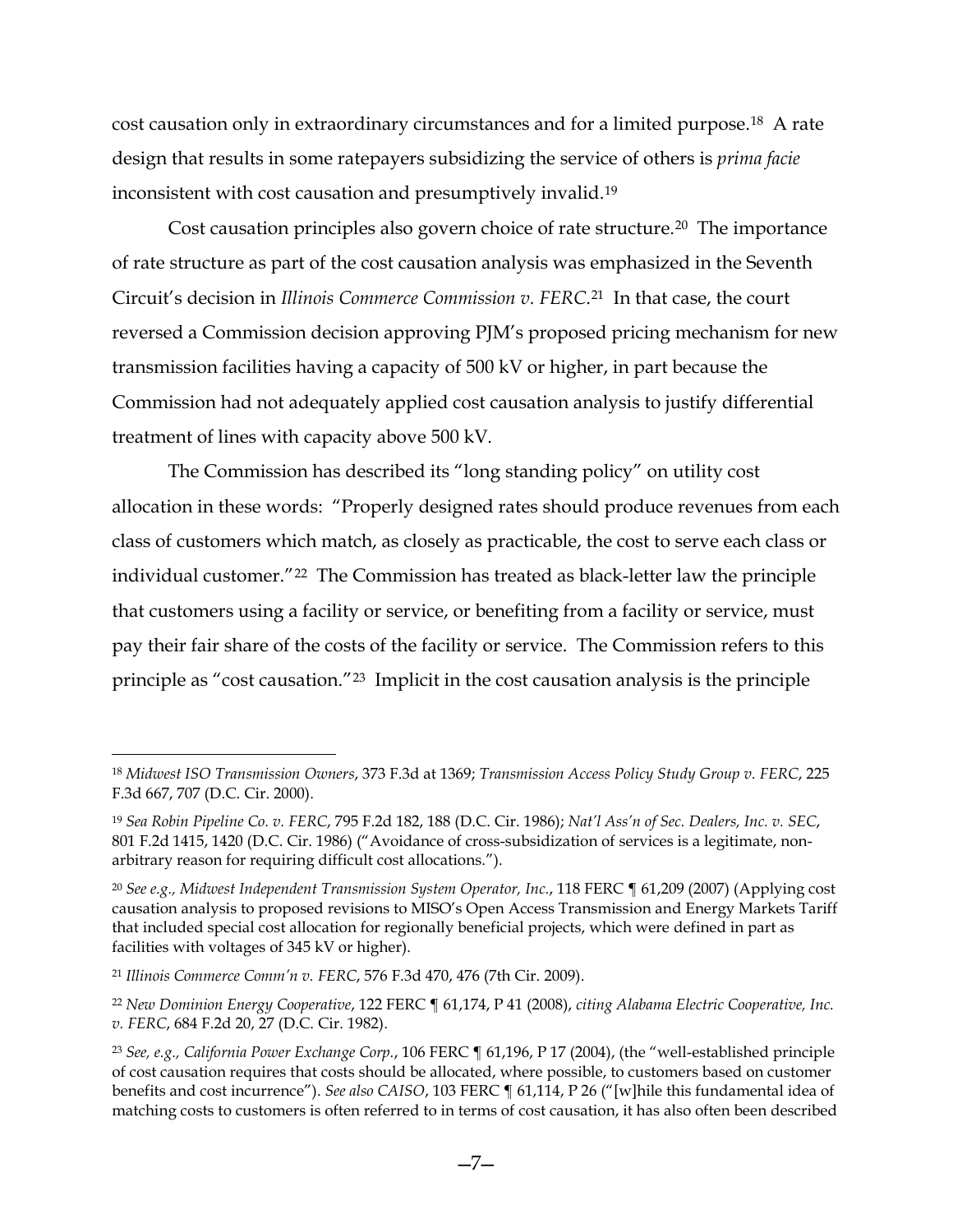that each "customer pay[s] for the service [it] receive[s] and do[es] not subsidize service rendered on behalf of others."[24](#page-7-0) Moreover, the Commission has found that a claim of "generalized system benefits" is insufficient to justify charges, there must be a tangible, non-trivial benefit supported by the record.[25](#page-7-1) The Commission also has acknowledged that the principle of fairly allocating transmission costs among those who use and benefit from transmission facilities fully applies to RTO transmission rates.<sup>[26](#page-7-2)</sup>

This "cost causation" model of cost allocation results in greater economic efficiency by retaining a direct tie between the costs and the benefits of a given project, enabling the potential beneficiaries to appropriately determine whether the costs are worthwhile. Under this approach, the Commission should allocate costs to a region or sub-region only if the costs are proportionate to the measurable economic and reliability needs that the investments are designed to satisfy for each region or sub-region. The surest way of protecting consumer interests is to require any party proposing new transmission to fully justify their investment with concrete evidence as to the likely needs that will be met and the corresponding benefits provided. This approach also promotes transparency and public accountability. On the other hand, broad cost spreading disproportionate to benefits tends to mask the cost signal and lead to poor resource selection and siting decisions and rates that are not "just and reasonable."

Getting transmission cost allocation right is essential to ensuring that all consumers benefit from the lowest cost energy alternatives. Order No. 1000 quotes language from the Seventh Circuit's recent decision to the effect that benefits should be

 $\overline{a}$ 

in terms of the costs which 'should be borne by those who benefit from them'" (*quoting Gulf Power Co. v. FERC*, 983 F.2d 1095, 1100 (D.C. Cir. 1993))).

<span id="page-7-0"></span><sup>24</sup> *Empire State Pipeline and Empire Pipeline, Inc*., 116 FERC ¶ 61,074 at P 115 (2006).

<span id="page-7-1"></span><sup>25</sup> *See e.g., FPL Energy Marcus Hook, L.P. v. PJM Interconnection, L.L.C.*, 123 FERC ¶ 61,289 at P 50 (2008) (noting that "[e]very addition to the system could be characterized as providing some possible intangible system benefit by adding transmission capacity redundancy"); *Transcontinental Gas Pipe Line Corp*., 112 FERC ¶ 61,170, 61,924-25 (2005).

<span id="page-7-2"></span><sup>26</sup> *See Alliance Companies*, 94 FERC ¶ 61,070, 61,311-13; *Midwest Independent Transmission System Operator, Inc.*, 104 FERC ¶ 61,105, PP 50-51; *Ameren*, 105 FERC ¶ 61,216, PP 32, 57; *Midwest Independent Transmission System Operator, Inc.*, 106 FERC ¶ 61,262, P 6 n.10 (2004) (approving the Going Forward Principles).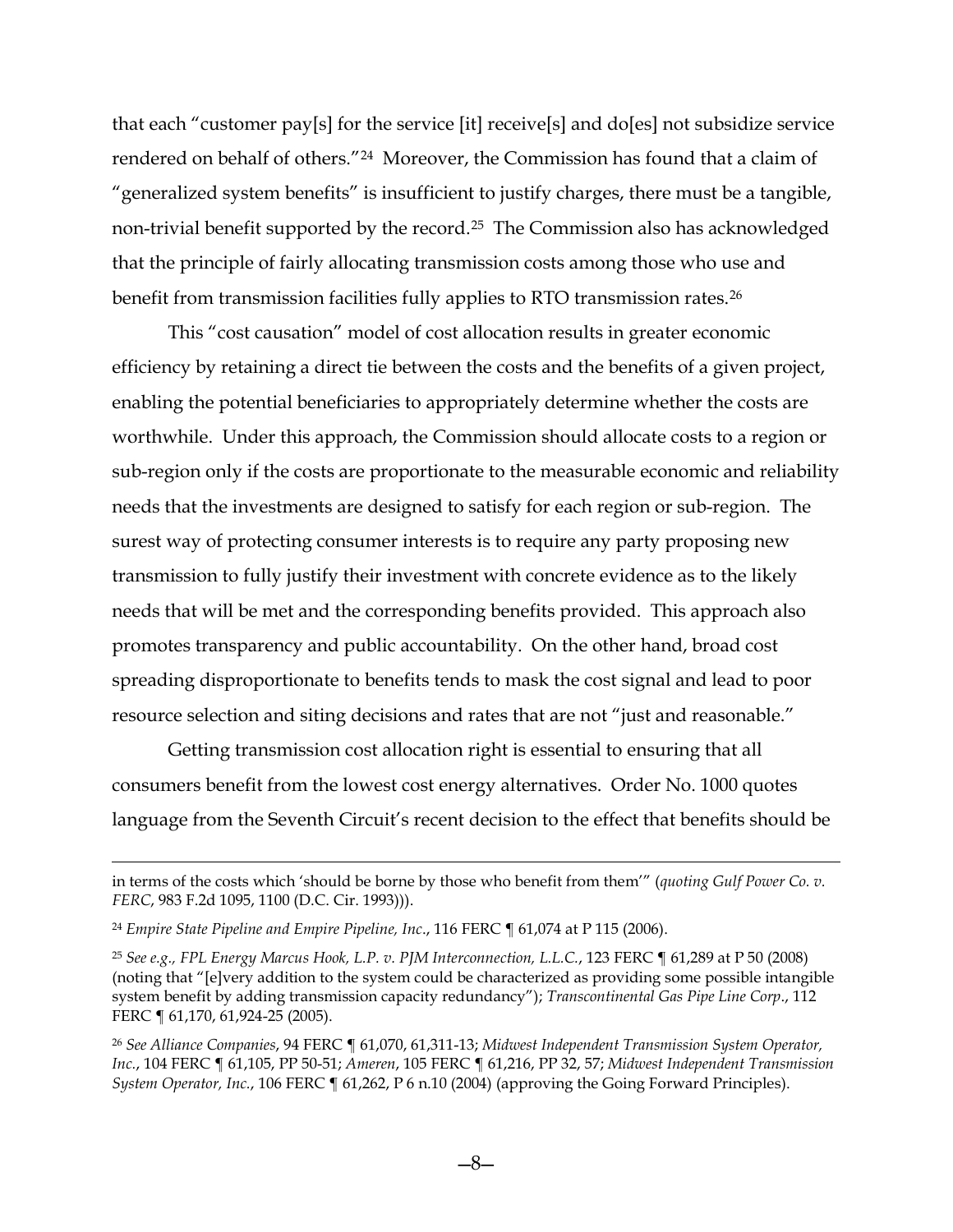"at least roughly commensurate" to the costs. But Order No. 1000 does not actually apply the principles elucidated in that decision, which would mandate the conclusion that a postage stamp rule is impermissible as a form of cost allocation. A postage stamp rate allocation (or similar allocation methodology) is simply not consistent with the cost causation principles that the final rule claims to embrace.

# **II. Transmission Planning Processes Should Not Consider "Public Policy" Objectives**

Although Order No. 1000 is a modest improvement over the proposed rule insofar as it clarifies that a procedure for consideration of general policy objectives "cannot be construed as pursuing broad general welfare goals that extend beyond matters subject to our authority under the FPA,"<sup>[27](#page-8-0)</sup> it preserves the principle elements of the proposed rule requiring transmission planning entities to take into account public policy considerations as part of the transmission planning process. In doing so, Order No. 1000 still fails to address several fundamental problems that are unavoidable when transmission planning authorities are asked to take account of vague and potentially conflicting public policy considerations. The corpus of state laws and policies that might be relevant to transmission planning vary widely in content, stringency, and approach. Order No. 1000 provides virtually no practical guidance as to how disparate state policies are to be reconciled. The multitude of differing opinions expressed in the in comments on the proposed rule as to what the phrase "public policy" might possibly encompass highlight the difficulty that transmission planning entities will face during the implementation phase. Order No. 1000 does little to resolve the confusion evident in the comments.

More fundamentally, Order No. 1000 fails to respond to the concerns raised by ELCON and the Associated Industrial Groups that permitting transmission planning entities to take into account public policy would violate principles of federalism. By allowing one state's public policy agenda to adversely affect electricity prices in other

<span id="page-8-0"></span> <sup>27</sup> Order No. 1000, ¶ 111.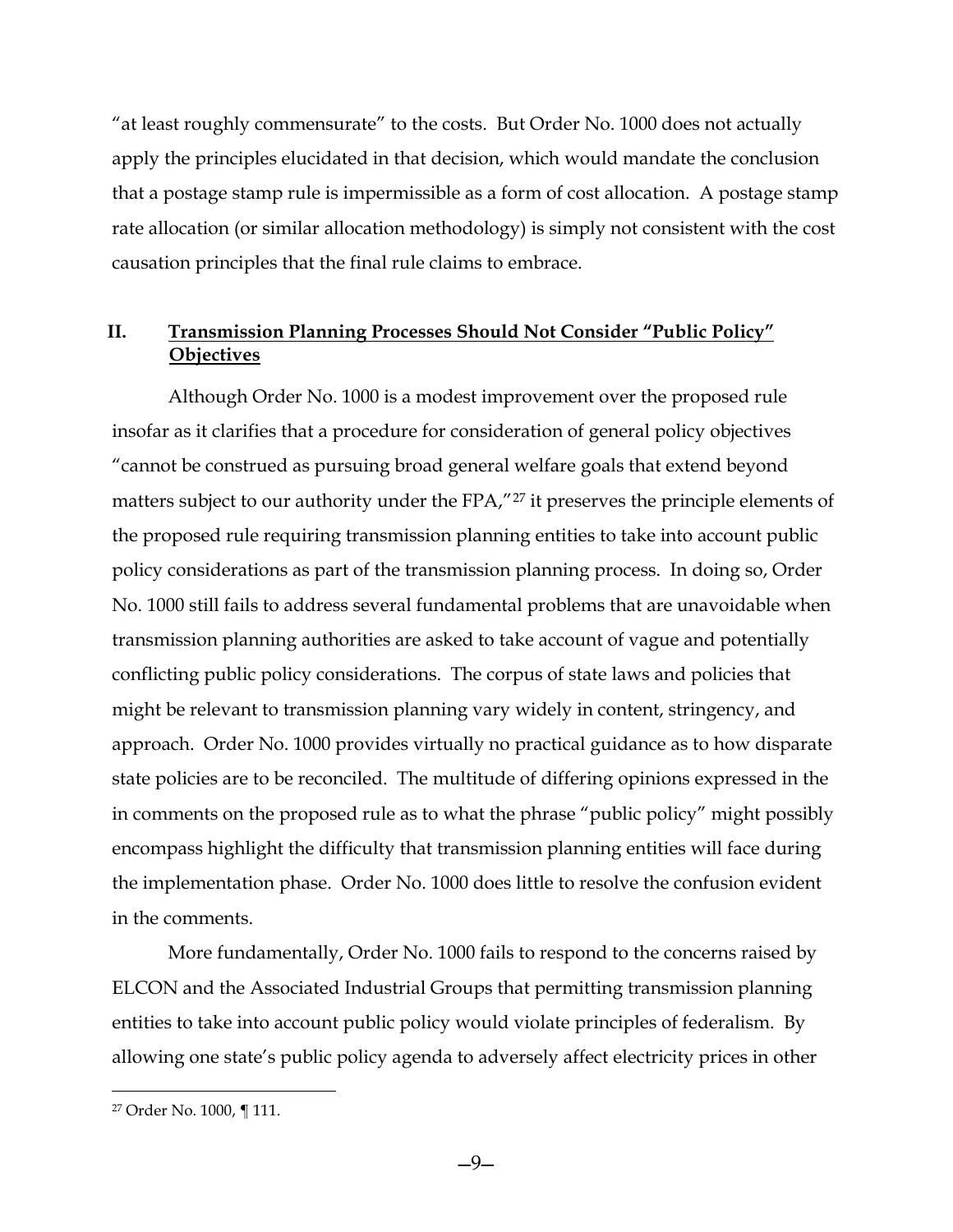states that do not share that agenda, the final rule raises significant federalism concerns. Rather than establishing a national policy at the Commission level, with the attendant procedural protections, this provision could be viewed as delegating to ISOs and RTOs, which generally encompass multiple states,<sup>[28](#page-9-0)</sup> the authority to impose the "public policy requirements" of one state on another state – or more particularly to impose costs on consumers in the second state – without sufficient democratic or procedural checks and balances. Such an outcome would effectively reverse the concept of regulatory federalism embodied in the Federal Power Act and subsequently reiterated with the Energy Policy Act of 2005. In addition, accounting for the public policy of various states would likely result in transmission planning and cost allocation procedures that vary widely from region to region. We do not believe that such differing results would be consistent with the mandates of the Federal Power Act.

This issue is particularly acute in the case of renewable resources and RPS, where there is little consistency among the states – policies run the gamut from opposition to RPS to adoption of comprehensive and stringent standards. For example, of the states that have enacted binding RPS, the percentage of or renewable resources targeted ranges from 10 percent to 40 percent.<sup>29</sup> Furthermore, the definition of a qualifying resource can differ dramatically between states, including for example advanced nuclear power (Ohio) and clean coal technology (West Virginia).[30](#page-9-2)

One of the primary virtues of federalism is that it allows for clear political accountability. Citizens know who is responsible for any given policy and they have the power to vote for new representation if they do not support the policy. In order to ensure that the lines of accountability remain clear, the Supreme Court has been vigilant

<span id="page-9-0"></span> <sup>28</sup> The New York ISO, which has a single-state footprint, has recently adopted, and FERC has conditionally approved, a series of "Broader Regional Markets" initiatives intended to reduce uplift costs and lower total system operating costs.

<span id="page-9-2"></span><span id="page-9-1"></span><sup>29</sup> Pew Center on Global Climate Change, http://www.pewclimate.org. As of January 2009, 28 states had enacted RPS. Target years for meeting the portfolio percentage target also vary widely; aside from California and Massachusetts which already have initial targets in place, the earliest target year is 2013 and the latest is 2025.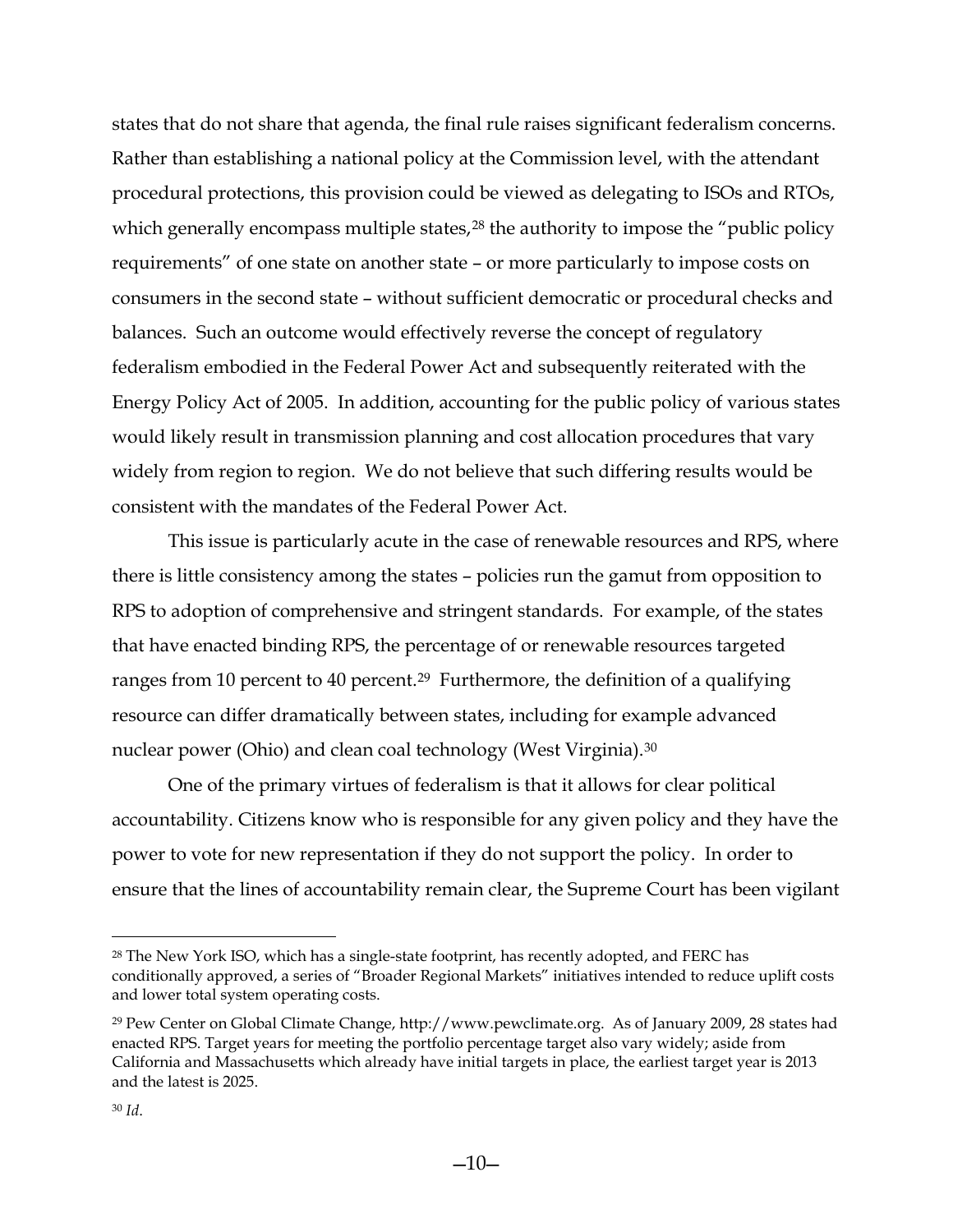in prohibiting the federal government from commandeering state legislatures and state executives in the name of federal interests.<sup>[31](#page-10-0)</sup> As the Supreme Court noted in the landmark case *New York v. United States*:

[W]here the Federal Government compels States to regulate, the accountability of both state and federal officials is diminished. If the citizens of New York, for example, do not consider [the policy at issue] in their best interest, they may elect state officials who share their view. That view can always be pre-empted under the Supremacy Clause if it is contrary to the national view, but in such a case it is the Federal Government that makes the decision in full view of the public, and it will be federal officials that suffer the consequences if the decision turns out to be detrimental or unpopular.<sup>32</sup>

By contrast, the Commission has in this case declined to make any decision at all on how to reconcile and prioritize competing state policies, instead placing the determination as to which public policy to follow solely at the discretion of the ISOs and RTOs. While the law at issue in New York merely blurred the lines of political accountability, the proposed regulation here would go further, obscuring political accountability altogether.

If Order No. 1000 is left unchanged, citizens in a non-RPS state whose rates increase because of the public policy of a neighboring state have no recourse whatsoever because they lack a vote in the neighboring state's elections. Moreover, the decision as to which state's public policy should prevail is left to transmission planning entities that are insulated from the checks and balances of electoral politics. This regulatory approach permits the federal government to burden state taxpayers with onerous and unpopular policies without facing the political accountability that principles of federalism demand.

The transmission planning functions of the ISOs and RTOs should not be tasked with having to reconcile inconsistent, and in some cases mutually exclusive, state policies. The result is that if an ISO or RTO decides to construct transmission on the

<span id="page-10-0"></span> <sup>31</sup> *See e.g. New York v. United States*, 505 U.S. 144 (1992) and *Printz v. United States*, 521 U.S. 898 (1997).

<span id="page-10-1"></span><sup>32</sup> *New York v. United States*, 505 U.S. 144 (1992)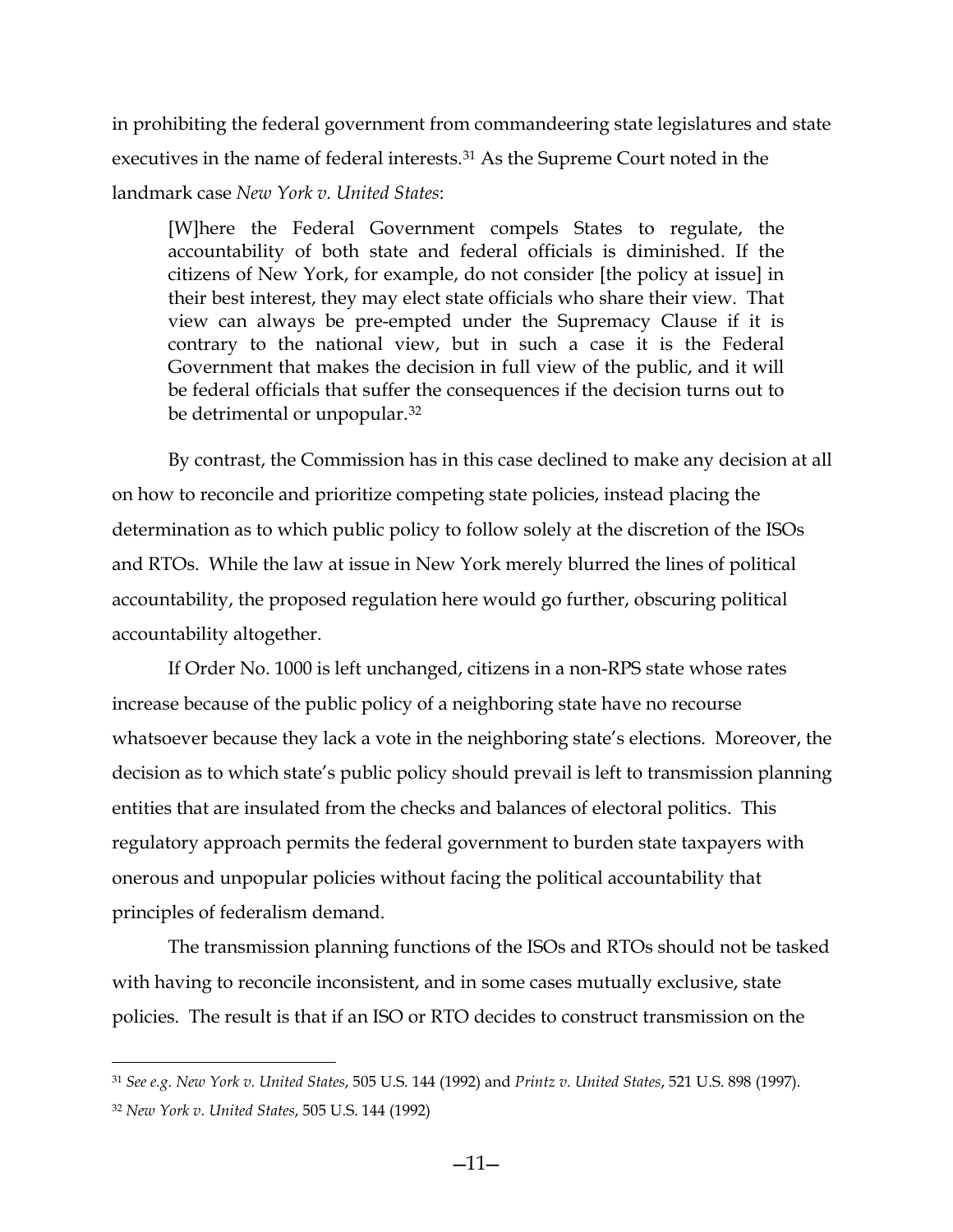basis of one state's public policy, all customers of the ISO or RTO will be forced to adopt by proxy that state's policy agenda regardless of whether they have voted against such a policy in their home state. Thus, ratepayers in one state may be forced to subsidize the public policy decisions of neighboring states. Moreover, voters in the subsidizing states will be left without political recourse because they lack a vote in the RPS enacting state.

ELCON, AF&PA, and the Associated Industrial Groups believe the Commission should reconsider the public policy element of Order No. 1000. If the Commission still wishes to retain the public policy requirement, the Commission should at the very least clarify that: (1) public policy does not trump cost causation considerations; and (2) the beneficiaries for cost causation purposes of a public policy, or a project built to satisfy a public policy, are limited to the state or jurisdiction that enacted the public policy. Order No. 1000 clarified that regional planning entities are only required to consider public policies embodied in laws or regulations, thus it would be clear which state or jurisdiction enacted the law or regulation.<sup>[33](#page-11-0)</sup> This approach would be consistent with traditional cost causation principles, and would ensure that citizens of one state are not being forced to pay for the policy determinations made by another state.

# **III. Costs Should Be Allocated on a Capacity Basis[34](#page-11-1)**

The comments of ELCON and the Associated Industrial Groups on the proposed rule called for the costs of new transmission occasioned by low capacity factor resources such as wind energy to be allocated on a capacity basis. Order No. 1000 deferred this

<span id="page-11-0"></span> $33$  For example, if state A has a 50% RPS standard and that means project X rather than the less expensive project Y must be built, then cost causation would require the difference between X and Y to be paid for by state A, because it is directly traceable to regulations passed to benefit the citizens of State A.

<span id="page-11-1"></span><sup>&</sup>lt;sup>34</sup> Allocation on a "capacity" basis must recognize that transmission planning is scaled to ensure adequate transmission capacity to meet the system peak. Consequently, a capacity-based cost allocation that reflects customers' coincident peak ("CP") or 5-CP has been determined to be just and reasonable in many regions.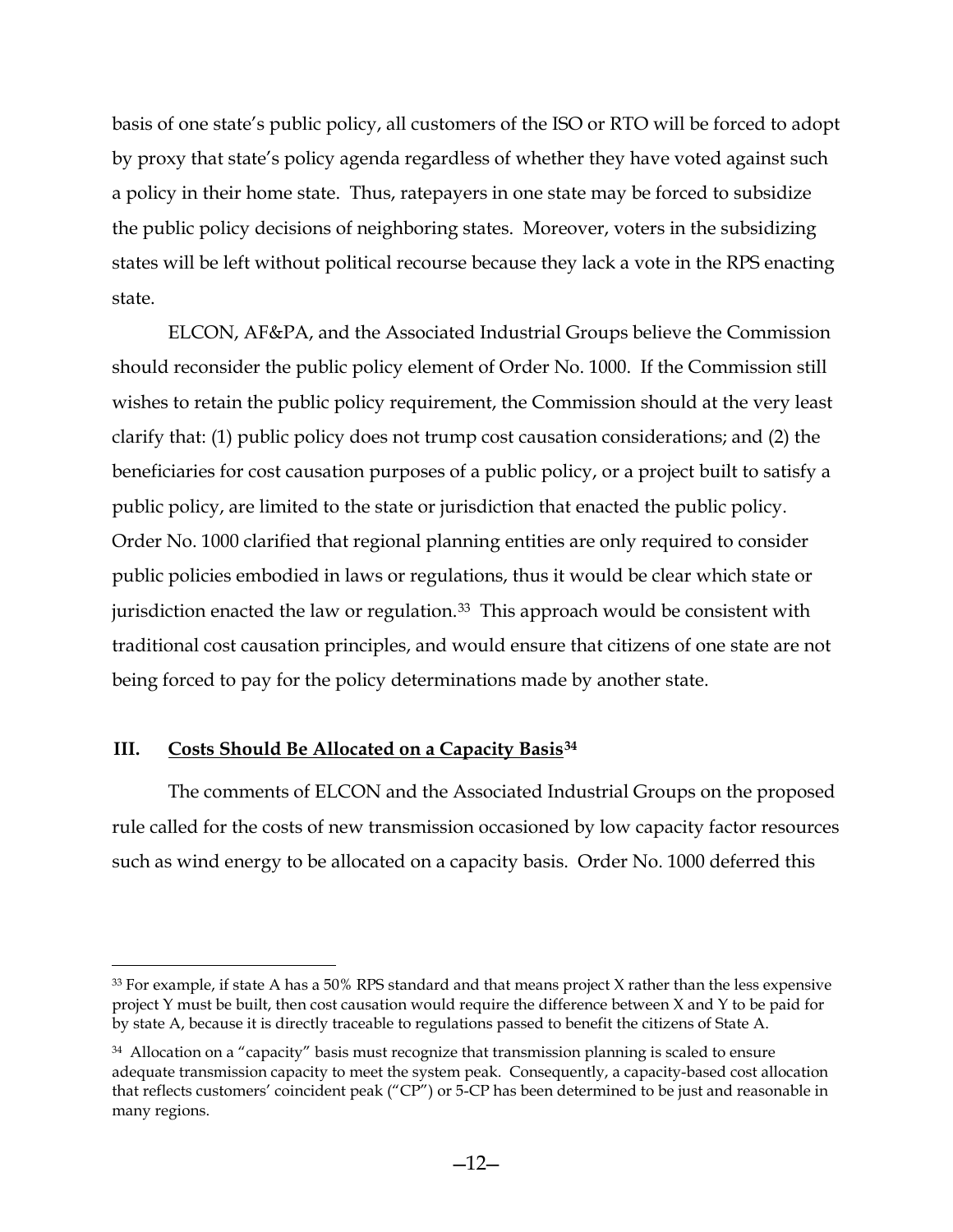and other similar comments to the regional transmission planning processes, apparently devoting no substantive consideration to this critical issue.[35](#page-12-0)

Order No. 1000 should address this issue, which is critical to ensure rates are just and reasonable. ELCON, AF&PA, and the Associated Industrial Groups believe that cost allocation on a capacity basis is best addressed by the Commission on a national basis, rather than on a piecemeal, region-by-region basis. The superiority of cost allocation on a capacity basis flows directly from the fundamental causal relationship at the heart of transmission planning – system peak demand determines investment in capacity. Wind energy resources are intermittent, variable energy resources. As such, this class of low capacity factor resource tends to be more capacity intensive relative to the volume of delivered energy. Allocating the fixed costs of transmission facilities intended to wheel wind energy to load centers on a volumetric basis has the effect of an inappropriate subsidy to wind energy. Allowing such a subsidy would be inconsistent with resource neutrality and economically efficient resource allocation. Moreover, allocating costs on a coincident peak or 5-coincident peak basis provides the right signals for customers to reduce their demands during system peaks, thus smoothing system load curves and mitigating the need for new investment in transmission (and generation) capacity. Allowing such costs to be allocated on any basis other than a capacity basis would unfairly penalize and significantly increases costs for those customers that have invested in operational changes to minimize consumption during system peak periods. There is simply no convincing reason for the fixed costs of the transmission facilities required for these sorts of variable resources to be treated differently from the cost of transmission facilities required for other supply resources.

<span id="page-12-0"></span> <sup>35</sup> Order No. 1000, ¶ 705 ("We do not believe that any additional principles are necessary at this time. Moreover, we believe that many of the suggestions of commenters, if required by this Final Rule, would limit the flexibility we provide in this Final Rule for public utility transmission providers to propose the appropriate cost allocation method or methods for their transmission planning region or pair of transmission planning regions. If a commenter believes that one or more of its suggestions is consistent with the six principles we adopt herein, that commenter is free to work within a regional stakeholder process to see if its concerns could be addressed.").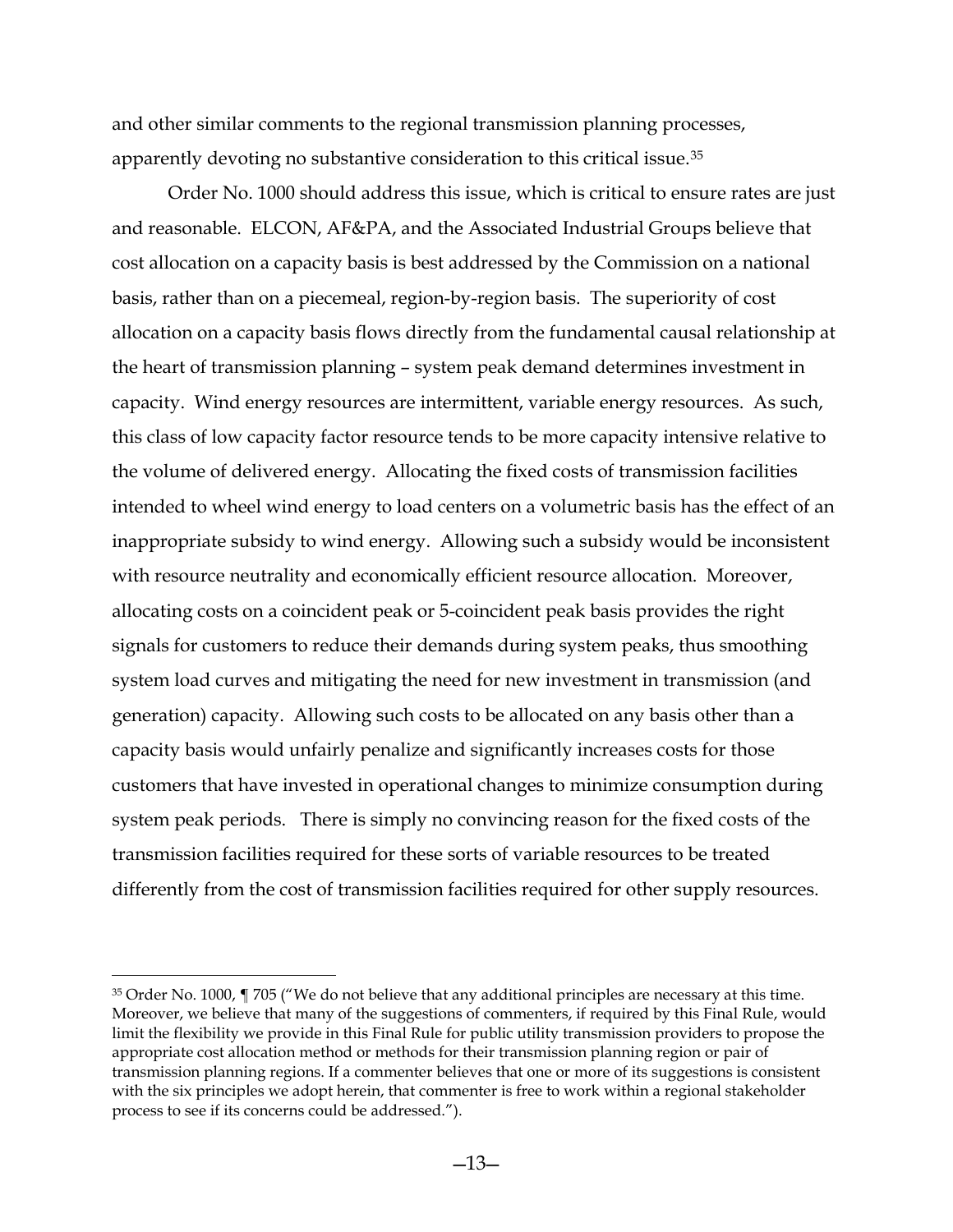Furthermore, FERC has provided no explanation why this issue would be better addressed by regional planning agencies.

## **IV. The Final Rule Provides No Justification for Prohibiting Participant Funding**

Notwithstanding the Commission's assertions that it was granting flexibility to the regional planning processes, Order No. 1000 constrains such flexibility in an important respect – "participant funding" is prohibited as a regional or interregional cost allocation method.[36](#page-13-0) The Commission's stated rationale is based on a "free rider" argument that, "reliance on participant funding as a regional or interregional cost allocation method increases the incentive of any individual beneficiary to defer investment in the hopes that other beneficiaries will value a transmission project enough to fund its development. Because of this, it is likely that some transmission facilities identified as needed in the regional transmission planning process would not be constructed in a timely manner, adversely affecting ratepayers."[37](#page-13-1) However, the approach taken by the Commission in Order No. 1000 simply creates a new "free rider" problem. Under Order No. 1000, participants who from an economic perspective should be funding transmission, and could do so most expeditiously, will now have an incentive not to do so, because by waiting for the transmission planning process, the costs will be allocated to other more peripheral "beneficiaries."

Participant funding has an important role to play in regional and interregional cost allocation in appropriate circumstances, as is evidenced by the numerous comments citing support for participant funding based on real-world experience using participant funding.[38](#page-13-2) The Commission offers no reasons or evidence why participant

<span id="page-13-1"></span><sup>37</sup> *Id*.

<span id="page-13-0"></span> <sup>36</sup> Order No. 1000, ¶ 723.

<span id="page-13-2"></span><sup>38</sup> *See, e.g.* Comments of the Ad Hoc Coalition of Southeastern Utilities; Arizona Corporation Commission; Arizona Public Service Company; City of Los Angeles Department of Water and Power; E.ON; Large Public Power Council; Nebraska Public Power District; Northern Tier Transmission Group; Transmission Agency of Northern California; Tucson Electric; Washington Utilities and Transportation Commission; WestConnect; and Westar.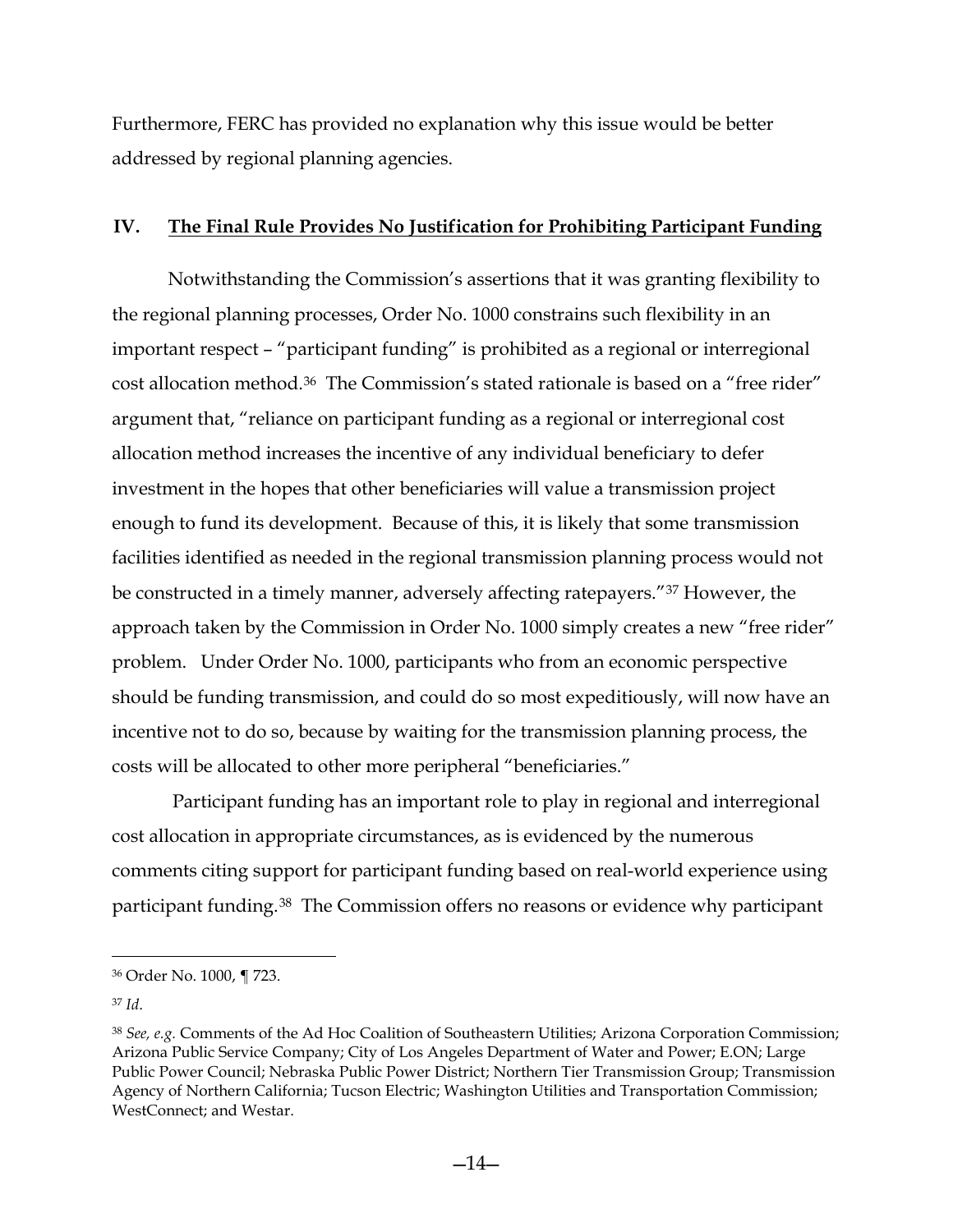funding should be rejected, across the board, as a possible outcome of the regional transmission planning processes. Participant funding is a common cost allocation method used in many regions. As numerous commenters noted, the use of participant funding has not delayed construction of transmission facilities and has been an effective cost allocation method in many planning areas.<sup>[39](#page-14-0)</sup> These commenters also offer detailed explanations as to why participant funding is fully consistent with cost causation principles when employed in appropriate circumstances.

 In light of the evidence presented by commenters that participant funding is consistent with cost causation, the Commission's explanation as to why participant funding should be prohibited is both arbitrary and inconsistent when compared to determinations made by the Commission in the final rule concerning other cost allocation approaches. The Commission seems to take the position that commenters who support participant funding as one option available for regional or interregional planning must show that "participant funding is uniquely the cost allocation method that most closely follows 'but for' cost causation principles."[40](#page-14-1) In doing so, the Commission holds participant funding to a far more stringent standard than that applied to any of the other cost allocation methods discussed in Order No. 1000.

The Commission's approach to participant funding stands in stark contrast to its approach to postage stamp rate allocation. In that context, the Commission was willing to leave the decision whether a postage stamp rate allocation was an appropriate cost allocation method to regional planning entities, and indeed dismissed arguments by commenters that postage stamp rate allocation will in most circumstances not comply with cost causation principles. There was no mention at all that postage stamp rate allocation must be the "the cost allocation method that most closely follows 'but for' cost causation principles."[41](#page-14-2) Order No. 1000 thus subjects two different cost allocation

<span id="page-14-0"></span> <sup>39</sup>*See, e.g.*, Comments of the Ad Hoc Coalition of Southeastern Utilities; Arizona Corporation Commission; City of Los Angeles Department of Water and Power; and Tucson Electric.

<span id="page-14-1"></span><sup>40</sup> Order No. 1000, ¶ 726.

<span id="page-14-2"></span><sup>41</sup> Order No. 1000, ¶ 726.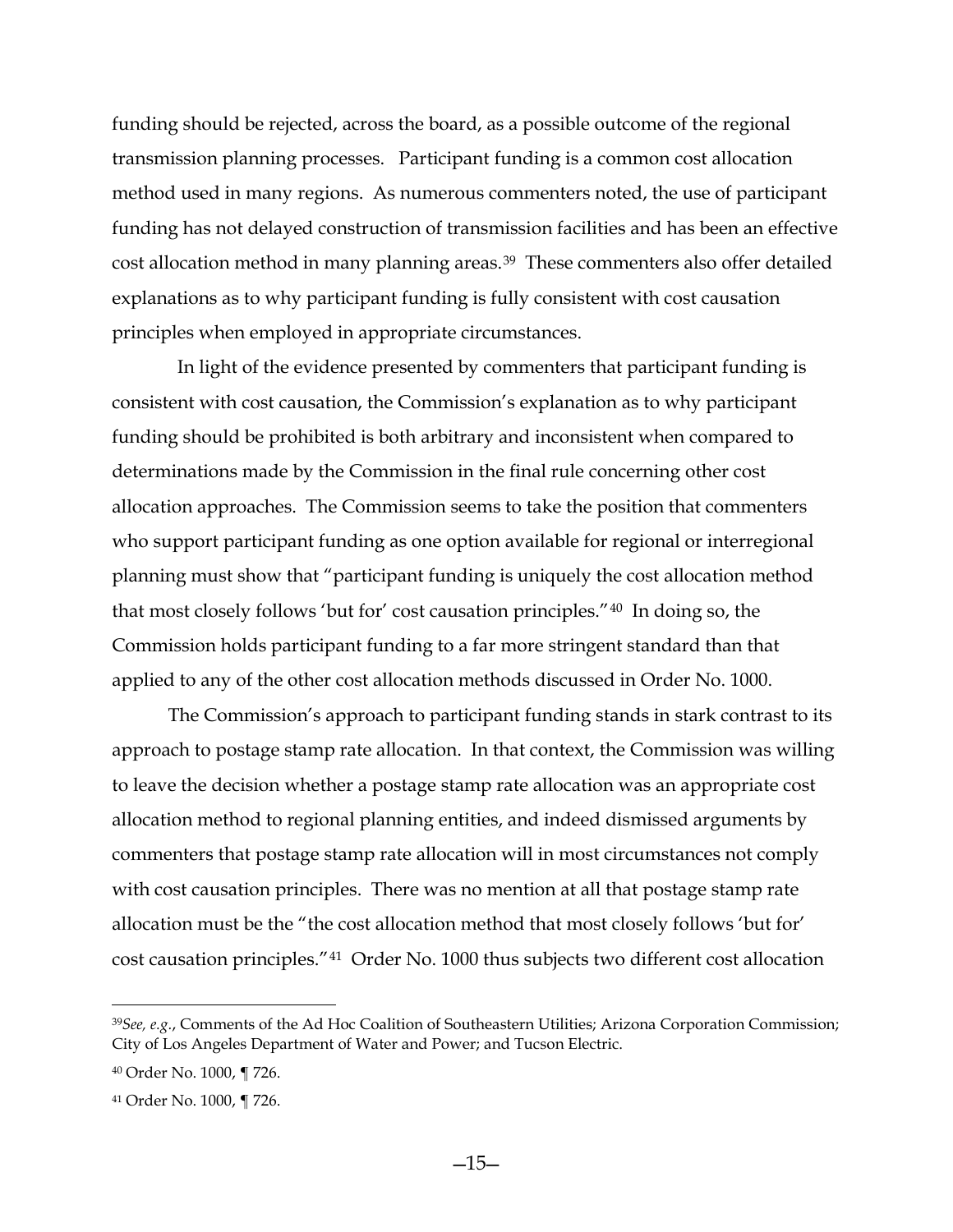methods to widely divergent standards of scrutiny with no explanation as to why such differential treatment would be appropriate. ELCON, AF&PA, and the Associated Industrial Groups seek rehearing so that the Commission may resolve this inconsistency, and properly weigh the arguments in support of participant funding as a cost allocation option. The Commission should clarify that the final rule allows participant funding to be used as the default for certain types of projects on a category basis (for example generator interconnections for merchant power projects), for those categories of projects where participant funding best matches cost causation principles.

#### **CONCLUSION**

For the reasons stated herein, ELCON, AF&PA, and the Associated Industrial Groups respectfully request that this Request for Rehearing be granted. ELCON, AF&PA, and the Associated Industrial Groups respectfully request that FERC promptly revise the final rule to: (1) further clarify that broad socialization of costs at the regional and interregional level is inconsistent with cost causation principles; (2) remove the directive requiring transmission planning authorities to weigh "public policy" considerations; (3) adopt transmission cost allocation on a capacity basis, consistent with the factors that drive transmission planning; and (4) maintain the availability of participant funding as a cost allocation method.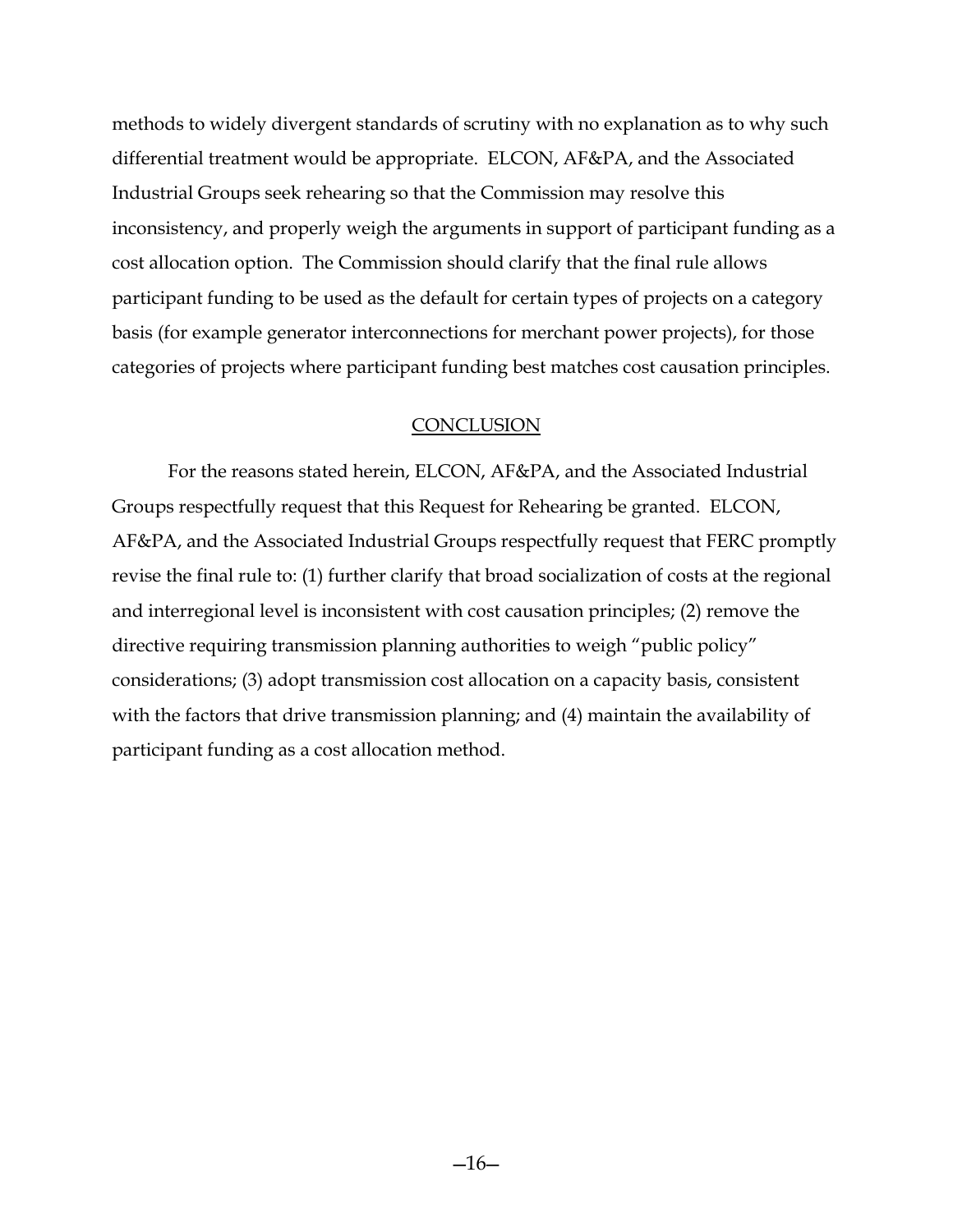# **NOTICES AND COMMUNICATIONS**

Notices and communications with regard to these proceedings should be addressed to:

John P. Hughes Vice President, Technical Affairs ELECTRICITY CONSUMERS RESOURCE COUNCIL 1111 Nineteenth Street, NW, Suite 700 Washington, DC 20036 Email: jhughes@elcon.org Phone: (202) 682-1390

Laurie Holmes AMERICAN FOREST & PAPER ASSOCIATION 1111 19th Street, NW, Suite 800 Washington, DC 20036 Telephone: 202-463-5174 Fax: 202-463-2423 Email: Laurie\_Holmes@afandpa.org

Nancy Clark Director, Regulatory and Technical Affairs AMERICAN CHEMISTRY COUNCIL 700 2nd Street, N.E. Washington, D.C. 20002 Email: Nancy\_Clark@americanchemistry.com Phone: (202) 249-6417

W. Richard Bidstrup Mark W. Walker CLEARY GOTTLIEB STEEN & HAMILTON LLP 2000 Pennsylvania Avenue, NW, Suite 900 Washington, DC 20006 Email: rbidstrup@cgsh.com Phone: (202) 974-1500 *Counsel for ELCON*

Robert A. W. Strong CLARK HILL PLC 151 S. Old Woodward, Suite 200 Birmingham, MI 48009 Email: rstrong@clarkhill.com Phone: (248) 988-5861 *Counsel for Association of Businesses Advocating Tariff Equity (ABATE)*

Sharon C. Miller Executive Director CAROLINA UTILITY CUSTOMERS ASSOCIATION 5811 Glenwood Avenue Suite 204, Glenwood Corporate Center Raleigh, NC 27612 Email: cuca@cucainc.org Phone: (919) 782-7843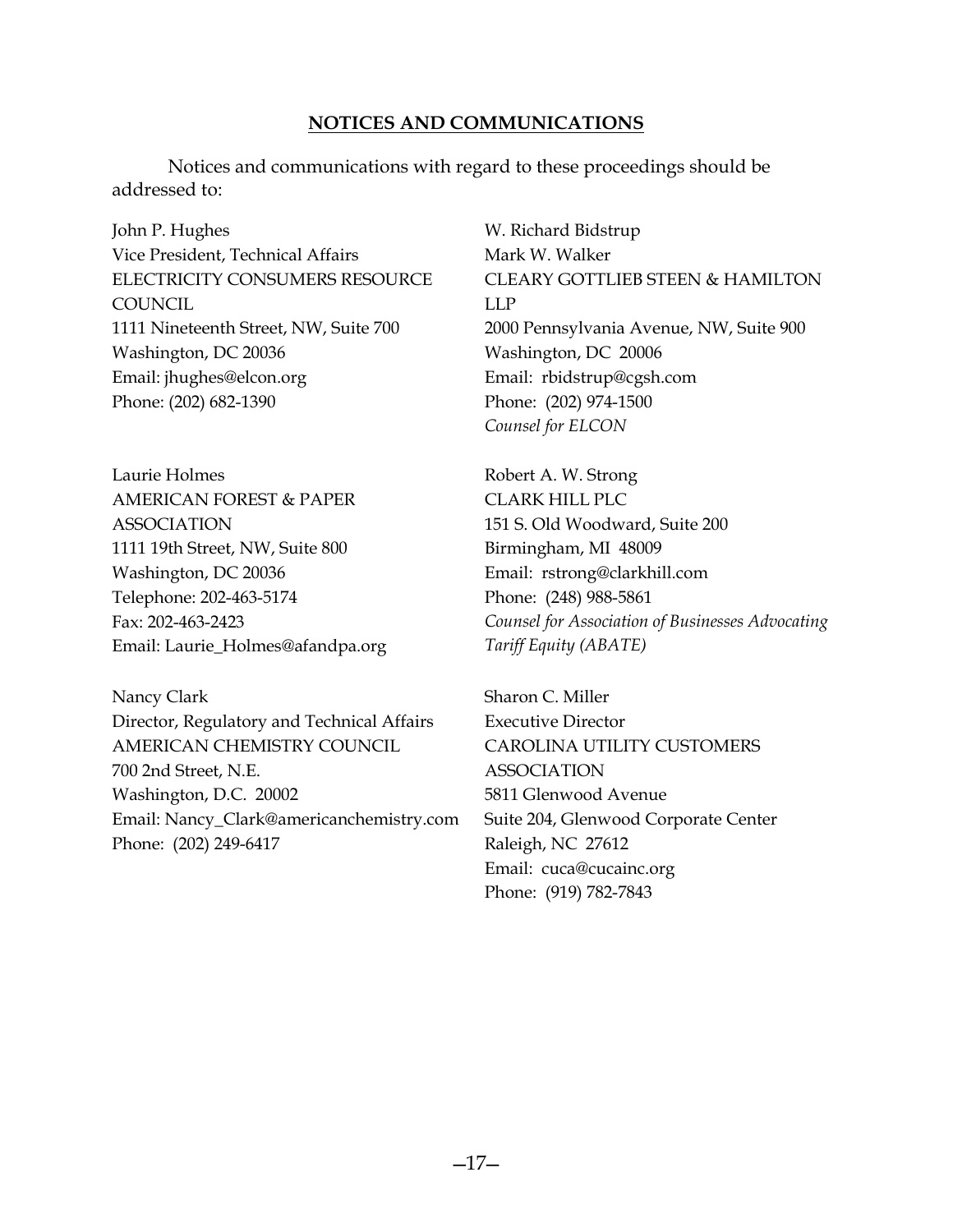Robert A. Weishaar, Jr. Dennis P. Jamouneau MCNEES WALLACE & NURICK LLC 777 North Capital Street, N.E., Suite 401 Washington, D.C. 20002 Email: rweishaa@mwn.com Email: djamouneau@mwn.com Phone: (202) 898-5700 *Counsel for Coalition of Midwest Transmission Customers, Industrial Energy Users – Ohio, and PJM Industrial Customer Coalition*

David M. Kleppinger Susan E. Bruce MCNEES WALLACE & NURICK LLC 100 Pine Street Harrisburg, PA 17108 Email: dkleppin@mwn.com Email: sbruce@mwn.com Phone: (717) 232-8000 *Counsel for PJM Industrial Customer Coalition*

Thomas P. Schroedter, Esq. Executive Director OKLAHOMA INDUSTRIAL ENERGY **CONSUMERS** 320 South Boston, Suite 400 Tulsa, OK 74103 Email: tschroedter@hallestill.com Telephone: (918) 594-0436

Todd Stuart Executive Director WISCONSIN INDUSTRIAL ENERGY GROUP 10 East Doty Street, Suite 800 Madison, WI 53703 Email: tstuart@wieg.org Phone: (608) 441-5740

Samuel C. Randazzo MCNEES WALLACE & NURICK LLC Fifth Third Center 21 East State Street, 17th Floor Columbus, OH 43215-4228 Email: sam@mwncmh.com Phone: (614) 719-2840 *Counsel for Coalition of Midwest Transmission Customers and Industrial Energy Users – Ohio*

Randall D. Quintrell RANDALL D. QUINTRELL, P.C. 23rd Floor 999 Peachtree Street, N.E. Atlanta, GA 30309-3996 Email: randy.quintrell@sutherland.com Phone: (404) 853-8366 *Counsel for Georgia Industrial Group - Electric*

Derrick Price Williamson SPILMAN THOMAS & BATTLE, PLLC 1100 Bent Creek Blvd., Ste. 101 Mechanicsburg, PA 17050 Email: dwilliamson@spilmanlaw.com Phone: (717) 795-2741 *Counsel for West Virginia Energy Users Group*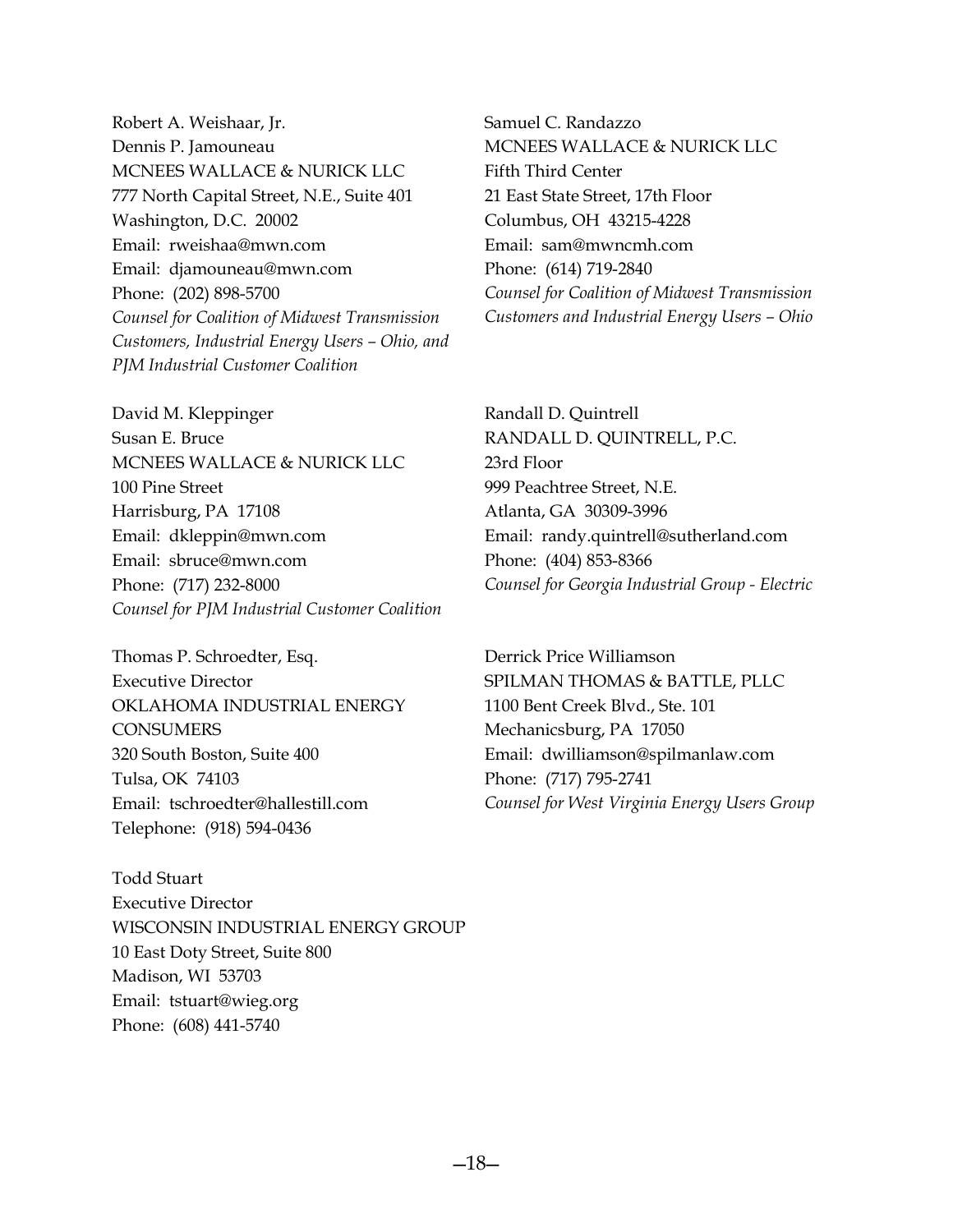Respectfully submitted,

ELECTRICITY CONSUMERS RESOURCE COUNCIL

AMERICAN FOREST & PAPER ASSOCIATION

AMERICAN CHEMISTRY COUNCIL

ASSOCIATION OF BUSINESSES ADVOCATING TARIFF EQUITY

CAROLINA UTILITY CUSTOMERS ASSOCIATION

COALITION OF MIDWEST TRANSMISSION **CUSTOMERS** 

GEORGIA INDUSTRIAL GROUP – ELECTRIC

INDUSTRIAL ENERGY USERS - OHIO

OKLAHOMA INDUSTRIAL ENERGY CONSUMERS

PJM INDUSTRIAL CUSTOMER COALITION

WEST VIRGINIA ENERGY USERS GROUP

WISCONSIN INDUSTRIAL ENERGY GROUP

Dated: August 22, 2011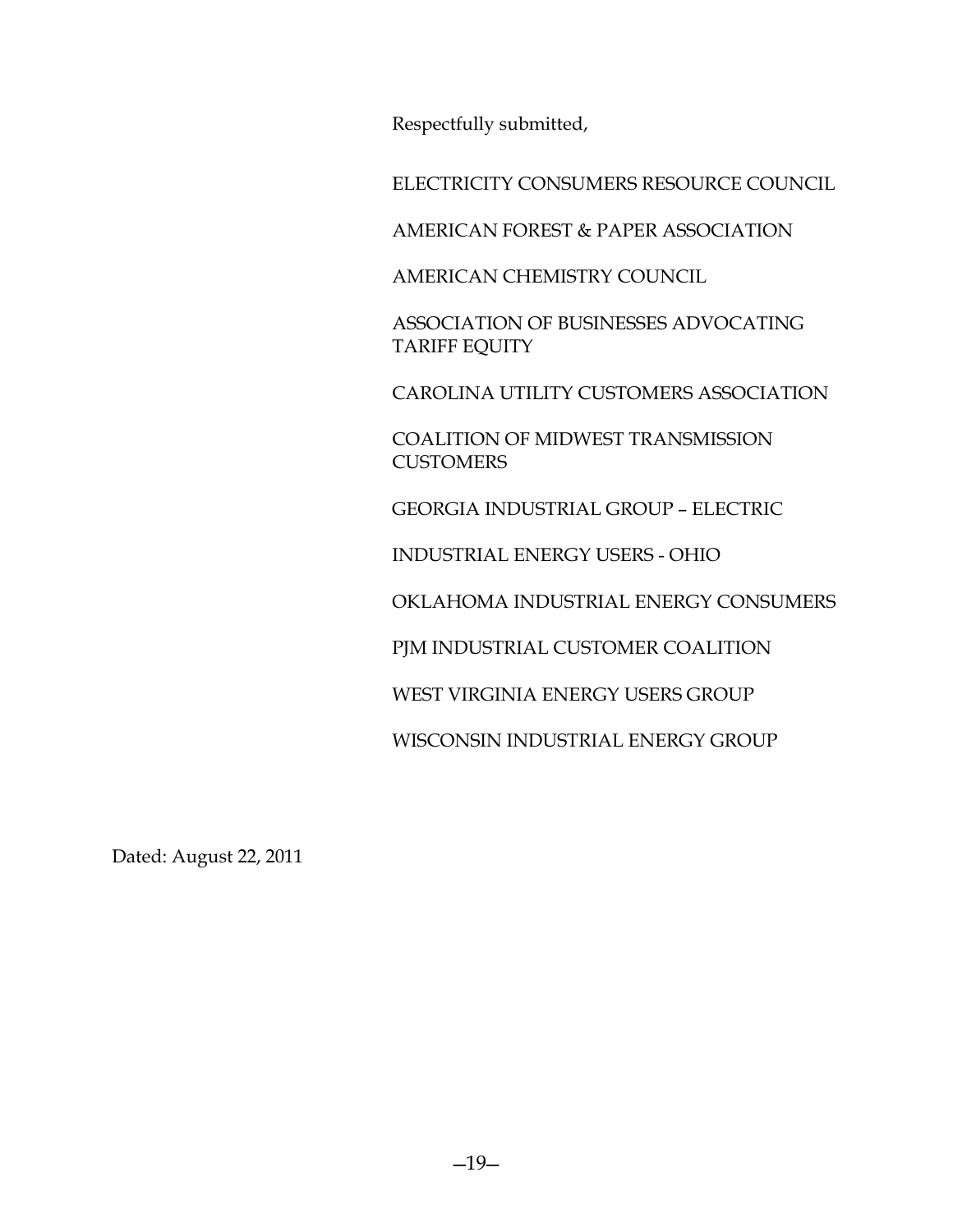#### **APPENDIX A**

#### **Description of ELCON, AF&PA and the Associated Industrial Groups**

The *Electricity Consumers Resource Council (ELCON)* is the national association representing large industrial consumers of electricity. ELCON member companies produce a wide range of products from virtually every segment of the manufacturing community. As operators of hundreds of major facilities and major consumers of electricity, ELCON members are significantly impacted by charges imposed for the cost of new transmission.

The *American Forest & Paper Association* (*AF&PA*) is the trade association of the forest, pulp, paper, paperboard, and wood products industry in the United States. AF&PA's members are among the nation's largest consumers of electric power, purchasing over 82 billion kilowatt-hours of electricity annually nationwide. AF&PA's members include electricity consumers and producers.

The *American Chemistry Council (ACC)* represents the leading companies engaged in the business of chemistry. ACC members apply the science of chemistry to make innovative products and services that make people's lives better, healthier and safer. ACC is committed to improved environmental, health and safety performance through Responsible Care<sup>®</sup>, common sense advocacy designed to address major public policy issues, and health and environmental research and product testing. The business of chemistry is a \$674 billion enterprise and a key element of the nation's economy. It is one of the nation's largest exporters, accounting for ten cents out of every dollar in U.S. exports. Chemistry companies are among the largest investors in research and development. Safety and security have always been primary concerns of ACC members, and they have intensified their efforts, working closely with government agencies to improve security and to defend against any threat to the nation's critical infrastructure*.*

The *Association of Businesses Advocating Tariff Equity (ABATE)* is a nonprofit business association formed to represent industrial and other large volume energy

 $-20-$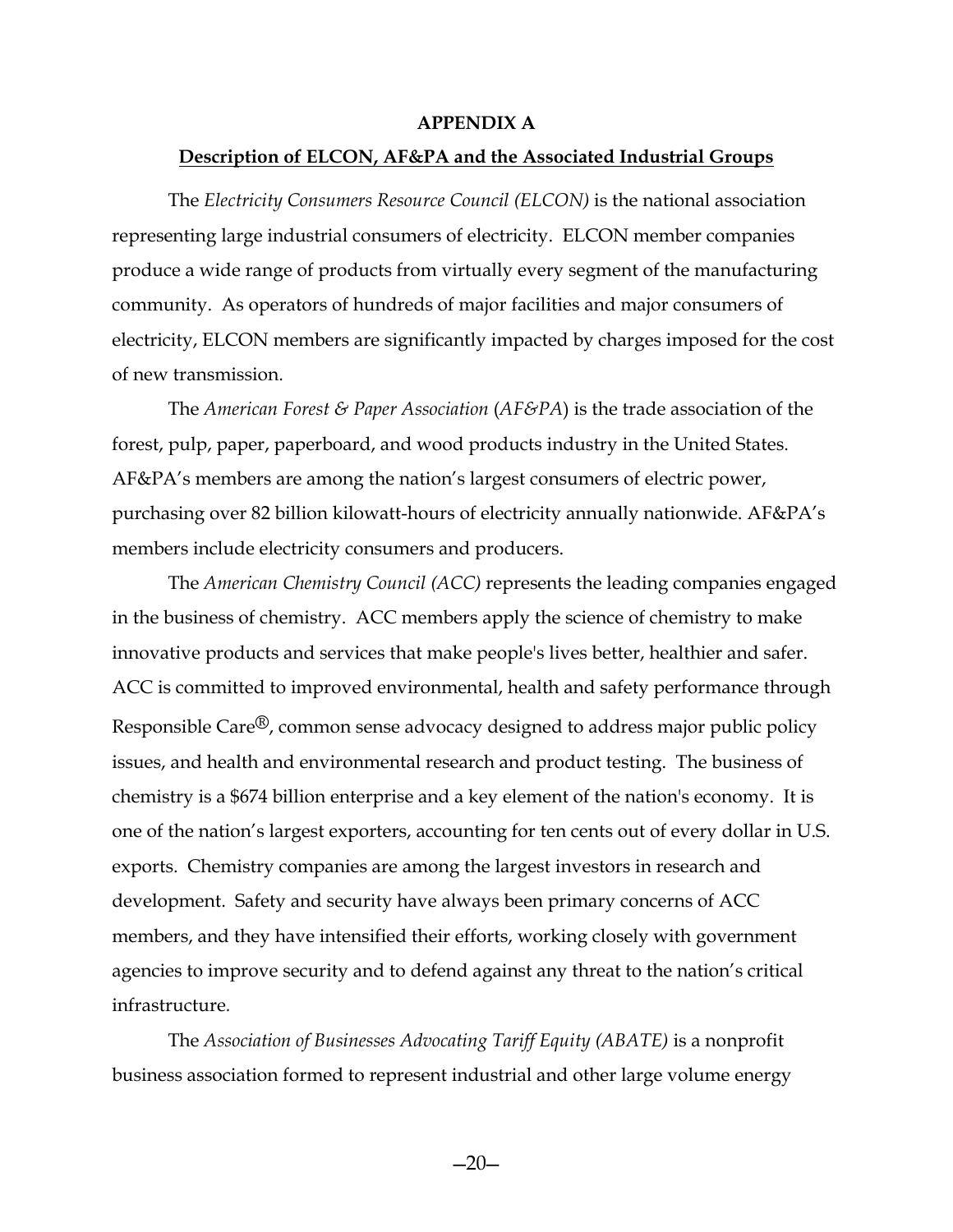customers in gas and electric regulatory and legislative matters. Among ABATE's members are some of the largest industrials in Michigan, employing hundreds of thousands and paying nearly \$500 million in state taxes each year. The most recent data shows that ABATE members collectively accounted for over 37% of all industrial electricity usage and over 21% of all industrial natural gas usage in Michigan, consuming nearly 11 million MWh and over 51 million Mcf.

The *Carolina Utility Customers Association (CUCA)* is a full-time, statewide manufacturers trade association consisting of 55 members. CUCA monitors, reports, and addresses electrical, natural gas, and telecommunications issues that impact industrial consumers, actively representing the interests of its members in all pertinent energy matters before the appropriate regulatory, legislative and judicial bodies. CUCA is considered the primary voice of industrials in most energy proceedings. CUCA's core function is intervention in utility matters to protect the interests of manufacturers and ensure a dependable supply of utility and energy services at equitable, cost-based rates.

The *Coalition of Midwest Transmission Customers (CMTC)* is an *ad hoc* association of large industrial end-users of electricity. All CMTC members operate one or more manufacturing facilities in the Midwest and purchase electric delivery service or bundled electric service from at least one of the transmission owners encompassed by the Midwest ISO.

The *Georgia Industrial Group-Electric* was formed in the early 1970s to intervene and participate in regulatory matters before the Georgia Public Service Commission on behalf of industrial electric users. Randall D. Quintrell serves as the group's counsel and J. Pollock, Incorporated serves as the group's consultant. The group functions as an informal unincorporated association of approximately 30 large industrial companies. It does not have articles of association or bylaws, but it has a chairman, vice chairman, and a steering committee. The entire group usually meets at the Atlanta law offices of Randall D. Quintrell, P.C. at least once a year and more frequently if there are active matters at the Georgia Public Service Commission.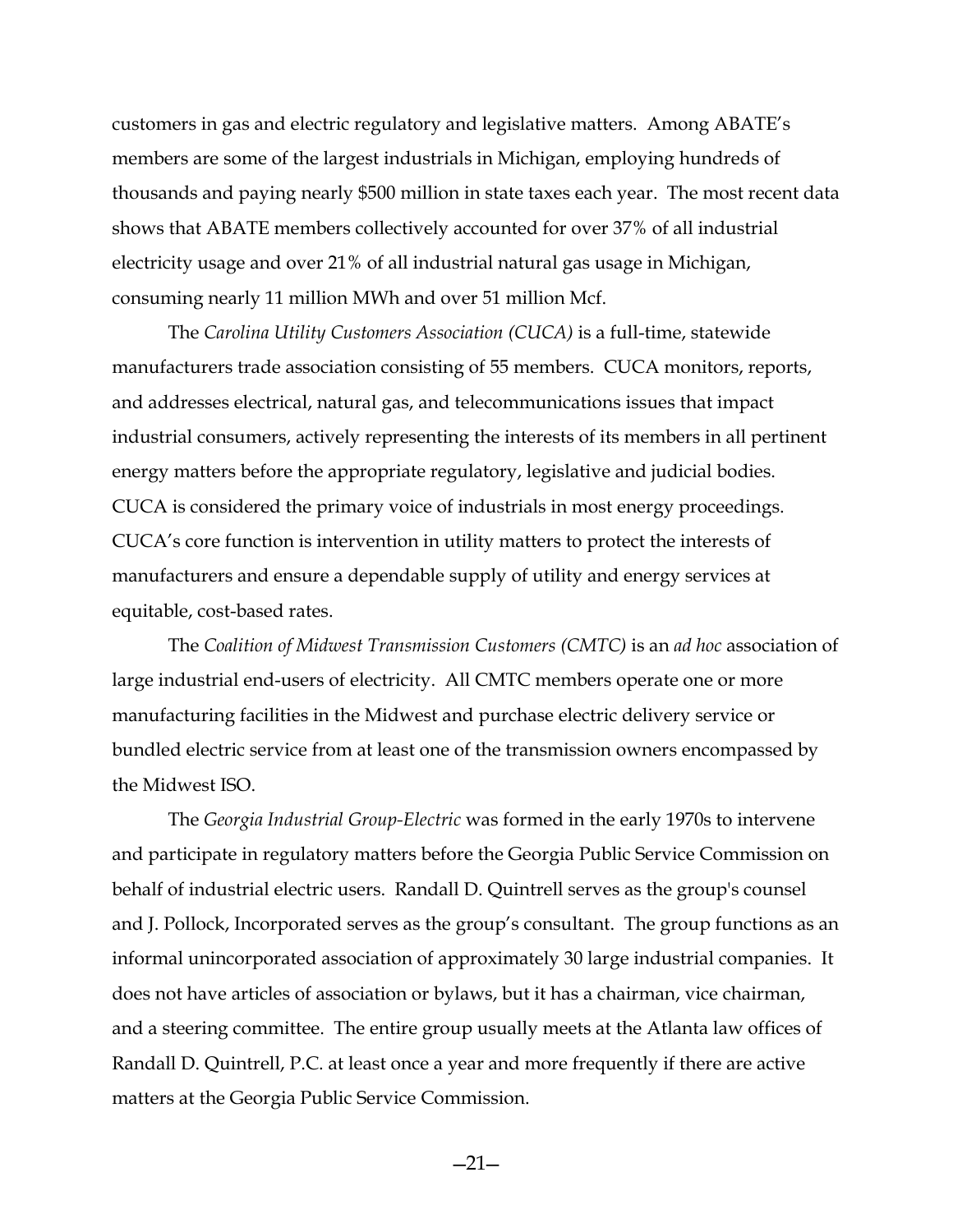*Industrial Energy Users-Ohio (IEU-Ohio)* is an association of large Ohio-based energy consumers. IEU-Ohio has been an active participant in state and federal regulatory proceedings involving member transmission owners participating in the Midwest ISO and PJM Interconnection, LLC ("PJM").

The *Oklahoma Industrial Energy Consumers (OIEC)* is an unincorporated voluntary association of companies that own and operate industrial facilities or other facilities served under utility industrial rate schedules or tariffs. Its purpose is to provide a forum for Oklahoma industrial firms and other similarly-situated firms to promote and protect their interests in matters concerning government regulations affecting natural gas and electric issues including, but not limited to, appropriate cost of service ratemaking principles and competition in the utility industry. OIEC members desire to achieve the greatest energy efficiencies possible in their respective operations by accessing the lowest cost energy in the United States while preserving a high quality of service.

The *PJM Industrial Customer Coalition (PJMICC)* is an *ad hoc* association of large commercial and industrial end-users of electricity. PJMICC members operate manufacturing and institutional facilities throughout the PJM footprint, which encompasses all or parts of Delaware, Illinois, Indiana, Kentucky, Maryland, Michigan, New Jersey, North Carolina, Ohio, Pennsylvania, Tennessee, Virginia, West Virginia, and the District of Columbia.

The *West Virginia Energy Users Group (WVEUG)* is an ad hoc association currently comprised of 20 large, energy-intensive industrial, chemical, manufacturing, and institutional concerns receiving electric service from Monongahela Power Company, The Potomac Edison Company, Appalachian Power Company, and Wheeling Power Company. WVEUG members collectively consume millions of MWh of electricity and employ thousands of West Virginians. WVEUG represents the interests of its members principally through active participation in proceedings before the Public Service Commission of West Virginia and the Federal Energy Regulatory Commission.

 $-22-$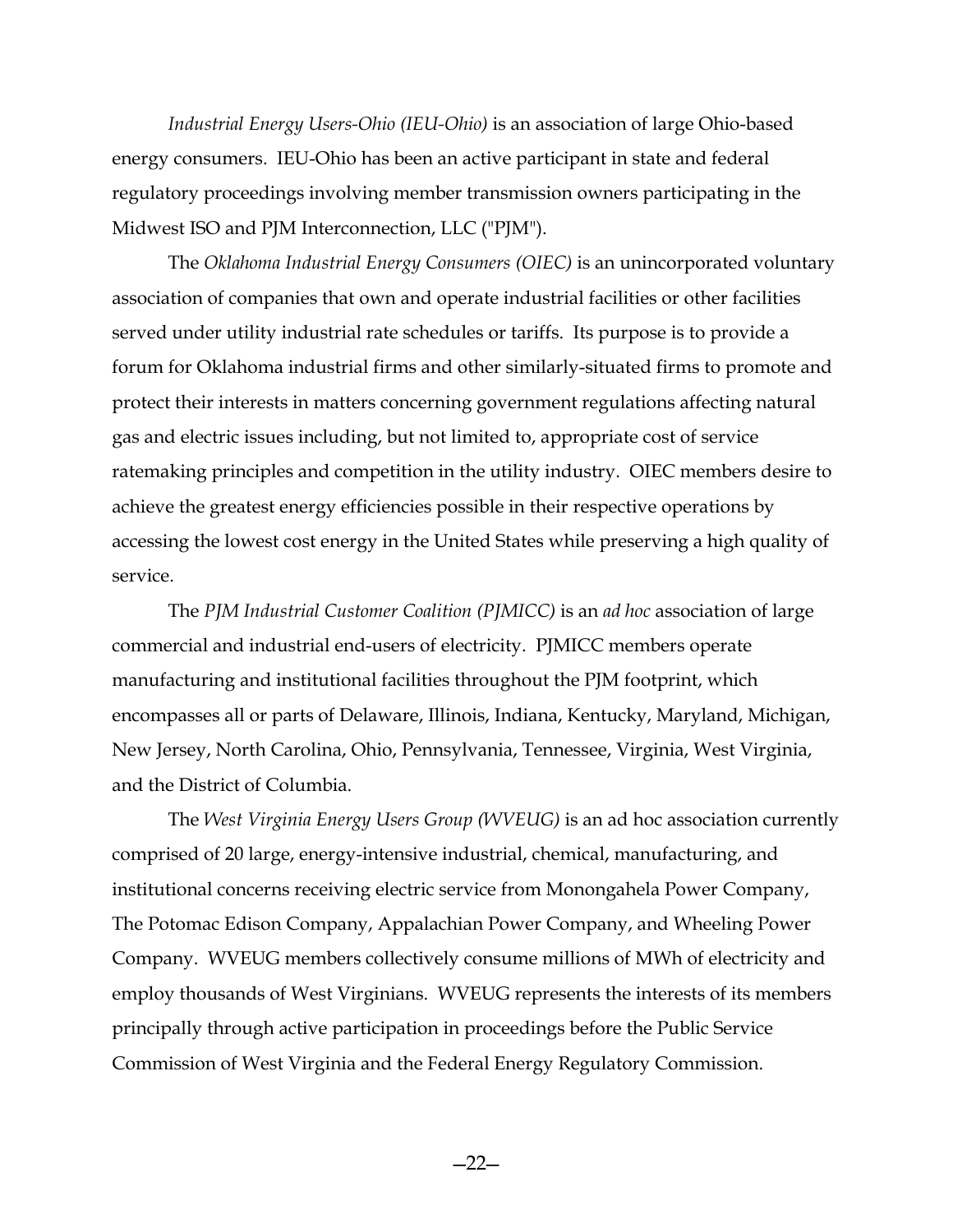The *Wisconsin Industrial Energy Group (WIEG)* is a voluntary association of companies, which are large users of energy in Wisconsin. Organized in the 1970's WIEG represents many of Wisconsin's largest employers in advocating with the State Legislature, the Governor's office, the Public Service Commission of Wisconsin and the Federal Energy Regulatory Commission to support policies and actions that will ensure the reliable and affordable energy supplies needed to grow the statewide economy and create jobs. WIEG current membership consists of 41 Wisconsin companies that serve as key drivers of economic growth and development through the state. Those businesses employ more than 60,000 Wisconsin residents, each of whom is a state taxpayer and utility ratepayer. WIEG members represent more major manufacturing industries including but not limited to: paper, printing, malting, automobile, plastics, food processing, chemical, insurance, metal casting and fabricating.